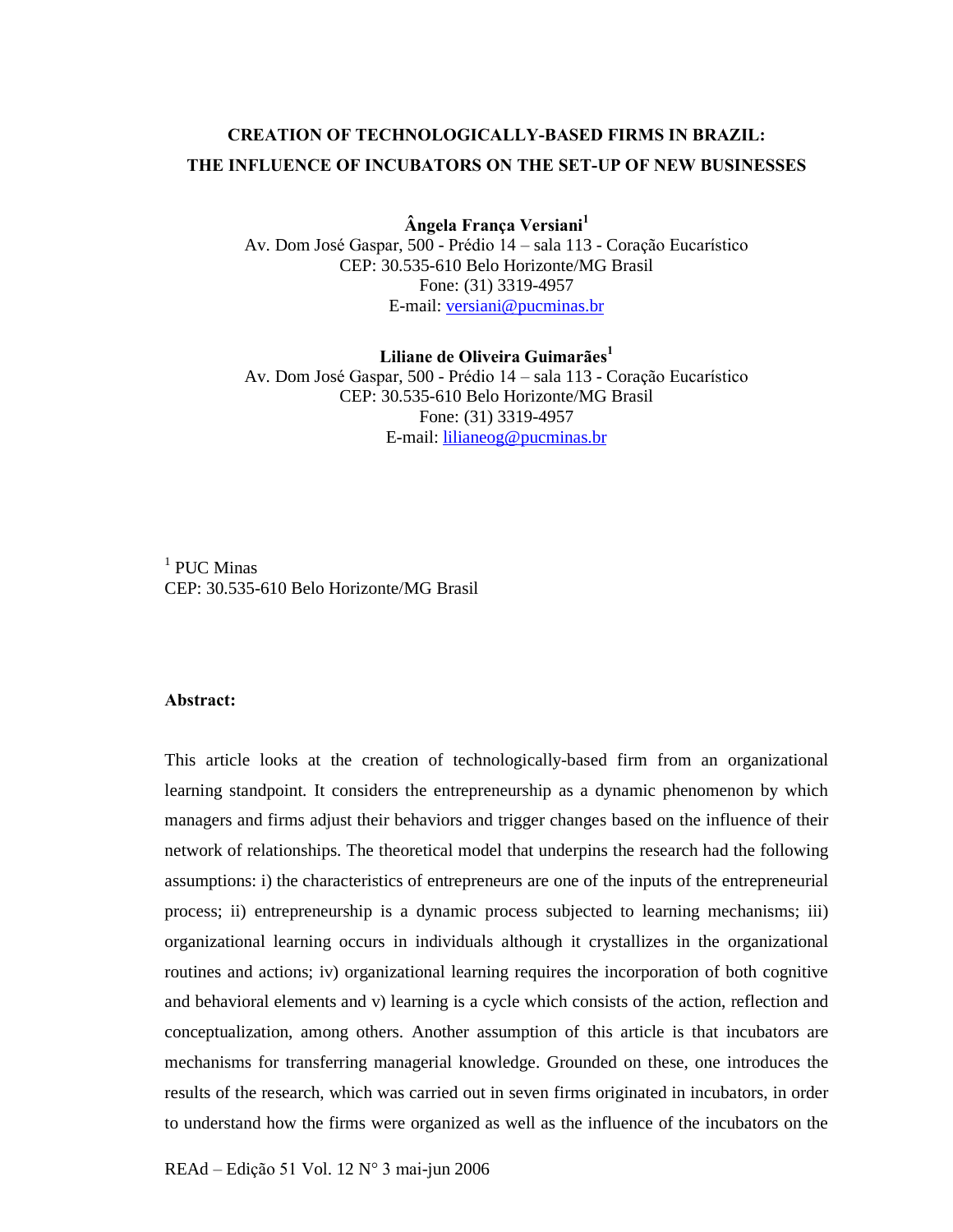creation and development of the firms. In general, the results suggest that the ties between incubators and incubated firm could be considered as weak and that the incubators had a minimal role in the knowledge transfer.

K**ey words**: technologically based new firms, incubators, organizational learning, entrepreneurship, small firms

# **1-Introduction**

Since the 70s, discussions between either academics or entrepreneurs have become quite common concerning the emergence of an economic reconfiguration, based on the unbundling of large companies as well as on the shift from individual orientation towards a system of inter-organizational collaboration and formation of partnerships. As a result of this re-structuring of markets and companies, issues regarding the positioning of small units in the social fabric have been emerging since the 90s, whether to discuss their bases of survival or to seek an understanding of their role in the social economic division (Best, 1990; Almeida, 2002).

The fact is that "very few would fail to recognize the rise of new forms of organizationî (Clegg and Hardy, 1999,p.39) and that governmental deregulation policies and the creation of economic clusters (Best, 1990; Kaplan, 1987) as well as the incentive toward incubation processes, have been adopted by various countries in an effort to encourage the creation of new businesses or to endow small firms with greater competitive conditions.

In this scenario, small technology firms have become privileged objects for investigation. Although they do not account for a great percentage of all new firms, they seem to be particularly interesting due to their contributions to the processes of economic innovation and to the configurations of our present society.

It is known that the conditions that foster their growth and back up their sustainability are different in nature and depend notonly on the economic sector they find themselves in, but also on the influence by different economic and social agents. Among them, incubators stand out, seeking to minimize the risks of the venture. Usually the incubator' offer a concrete partnering experience for will-be entrepreneurs, necessitating the notion of cooperation, trust and exchange.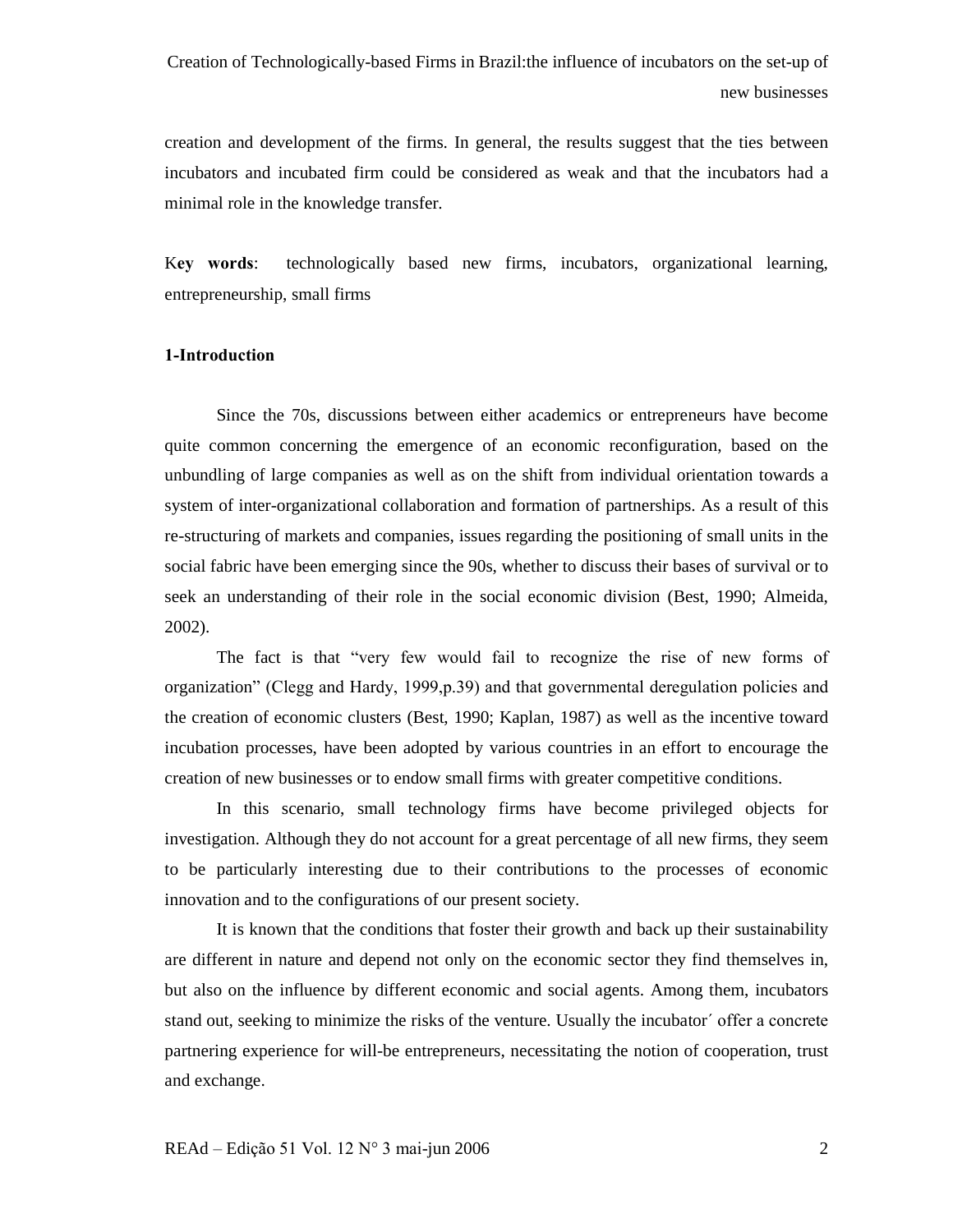It can be said that structuring a new tech firm is a learning movement, conditioned by the small entrepreneurs' previous experience and his experience in the incubator. Therefore, investigating the significance of the incubator in the structuring of start-up's gains relevance as itmay help pinpoint the conditions that favor the survival of small companies. What role do incubators have in the setup of new companies? What are the bonds between the incubators and the companies? How does the structuring process of these small business come about?

As this paper contemplates such issues, it seeks to ascertain the organizational arrangements of tech firms born in incubators, identifying the contributions and the influence of the incubators on the setup of new companies. To do that, it takes into account the specificities of tech firms and their lessons in entrepreneurship, starting from the assumption that the identity of an organization is established by the relationships developed with its context.<br>This article begins off by presenting the main characteristics of knowledge intensive

companies and the theoretical conceptions that postulate the odds of sustaining these businesses. It goes on to summarize the main references on entrepreneurship and its relationship with the structure of up-and-coming companies. Finally, it presents the results of an empirical investigation, which clarifies the main components and variables in the structuring of Brazilian companies born out of company incubators.

### **2 - Knowledge Intensive Firms ñ a particular type of company**

One of the recurring concerns in management has been the sustainability of companies in the market and their chance of growth. Such a concern gained new relevance, when the emergence and success of Silicon Valley's small tech firms became known. Since then, issues regarding the survival of small tech firms and their growth trajectories have been the order of the day, in an effort to understand their nature and their potentialities before the large economic conglomerates. The tech firms have properties that differentiate them form other types of companies, distinguishing them as a different class of company.

Tech firms are productive units typically founded by scientists or engineers, whose focus is on the development and the use of efforts in R  $\&$  D, strong experimentation and a great number of highly qualified employees, including PhDs ( Barbieri, 1994; Elfring and Hulsink 2001; Starbuck, 1992). Also known as knowledge-intensive companies, these firms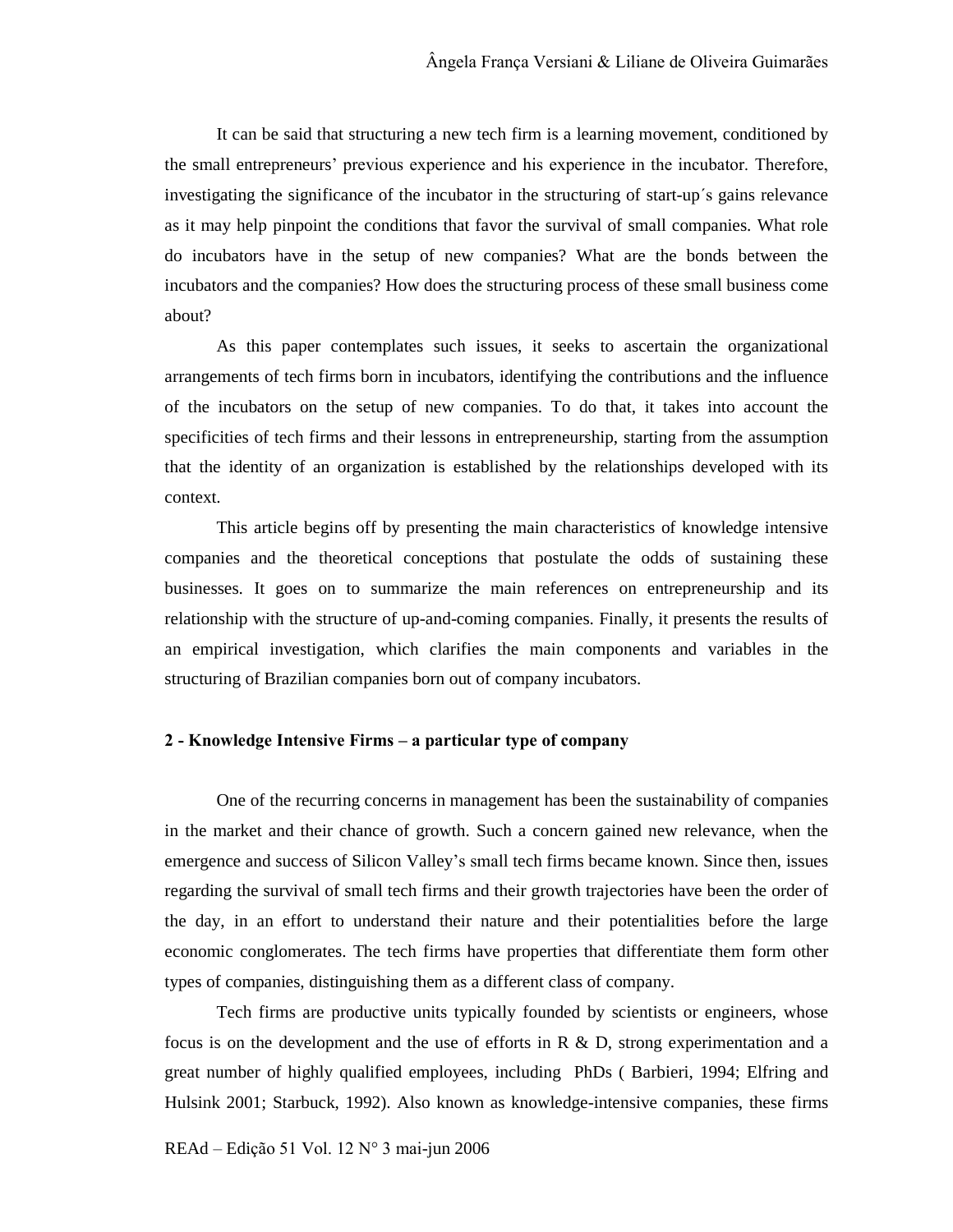have been singled out as instruments that generate new sources of competitions, complementing and stimulating industries, and even developing markets, either through new technologies or through the combination of old technologies. Their peculiarity revolves basically around their capacity for innovation, where human capital outweighs physical capital or labor and the abundance of technical expertise is their main asset and that which ensures the possibility of continued innovation.

The process of innovation is a search movement that defines and is defined by the dynamic technologies pertaining to the sole ownership companies and to specific sectors. That means that each firm, or set of firms, holds a wealth of capabilities to acquire, assimilate, use or create technologies.

In principle, these capabilities, also known as technological capabilities (Canuto, 1982), are necessary in the process of carrying out projects and/or product development. In other words, innovation processes come into play as expertise is built up by firms which are capable of promoting changes of a technical nature. Hence, the importance of groups of professionals with great expertise inside these companies, i.e., the content of knowledge and the channels for its application. And mainly, their capacity for developing **search processes** based on ëknow-whyí issues. In this sense, the process of innovation is a search movement conditioned by the individual repertoire of knowledge and skills acquired by individuals in their lifetime. It stems, on a corporate level, from an organizational learning established by the firm's cumulative activities over the years, where the technical corps of professionals act as energizers.

According to Rafta and Zollo (1994) rarely can tech firms develop procedures, methodologies and internal standards independent of the characteristics and the professional skills available. Thus the firms' technological talent will be strongly related to the technical staff and the methodologies that they use.<br>From this perspective, we gather that the differences in the technological talent of the

firms take place as a result of the relative autonomy of the professional agents and the range of opportunities and restrictions in their innovative search. These factors, though, cannot be overestimated. In this movement, one must consider the definition of the firmís size and market niche as well as the inter and intra firm relationships.

Expectations as to the economic return on the innovations must also be taken into account. Economic calculations and innovative efforts have significant interdependences conditioning the individual trajectories of the firms. Henceforth, we gather that some firms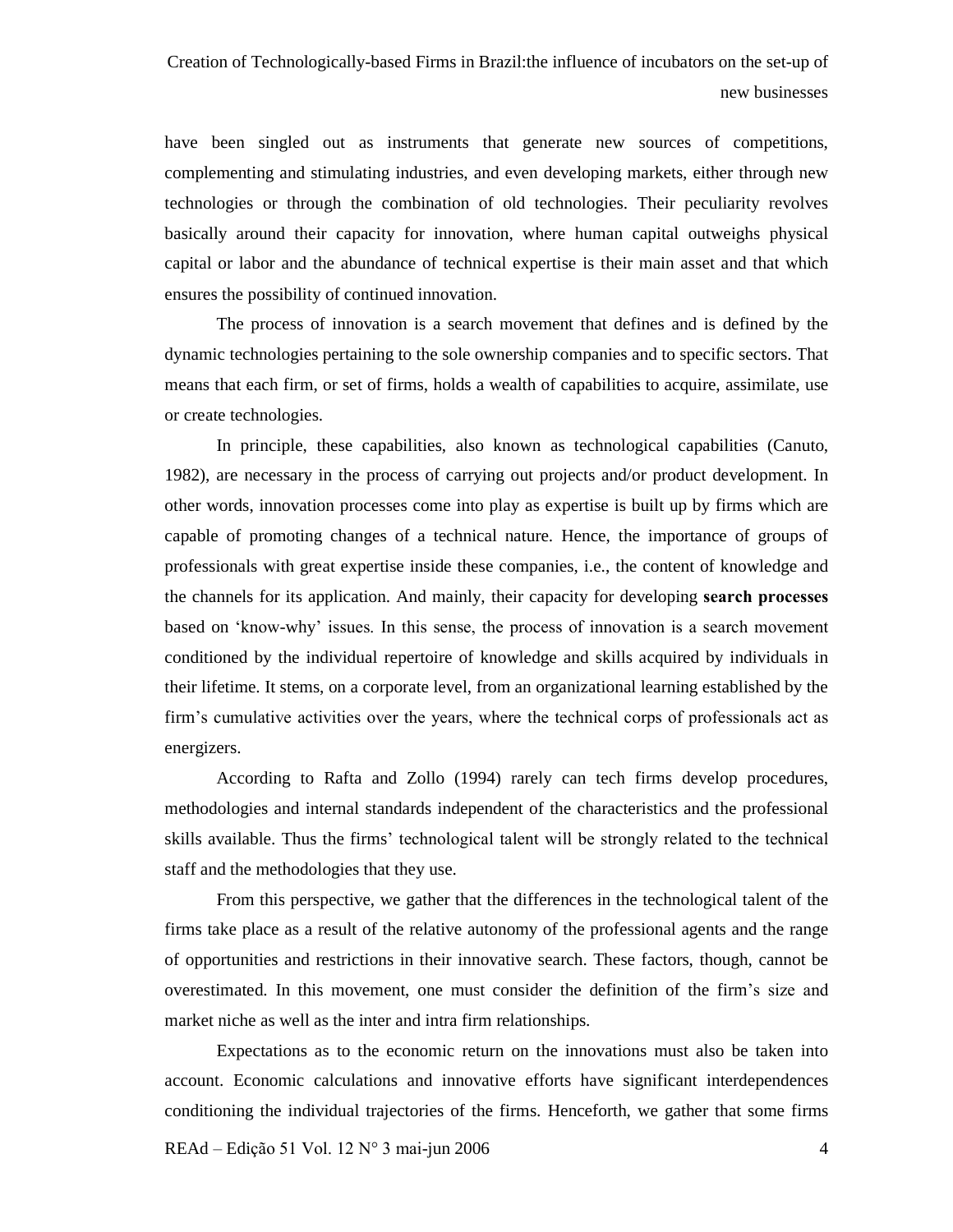will be better positioned than others in the implementation and use of innovations, though they operate within the same sector and deal with the same competitive conditions (Rafta and Zollo, 1994).

Large firms generally have plenty of both human and financial resources in order to position themselves in a more aggressive manner as to the processes of innovation and competition. There is no denying that oligopolistic structures have the central role in the business world. On the other hand, though, it is known that they cannot exercise a totalizing role. Lack of technological continuity on the part of these oligopolies, combined with entrepreneurial planning factors and the economic division of the capitalist system, are decisive factors in the performance of small and medium companies.

Moreover, innovation in a small company differs quite substantially from that in big companies. According to Solomon (1986), the small company devotes itself to  $R \& D$  genres that demand fewer financial resources and a high degree of specialized knowledge, performing in highly unstable markets. Innovative process is developed on a trial-and error basis, unlike that which takes place in large R & D labs. He also points out that for economic, planning and organizational reasons, big companies leave enough room in the market for small productive units that set out to explore and develop new markets niches.

These small enterprises are said to stem from such diverse situations as: a) response to market mutability, b) 'absorbers' at times of economic transition, c) complementary business to those big companies. So much so, that when they are very successful it becomes common for these companies to be acquired or even to see some kind of strategic alliance with small productive units. In fact, this has been a model that has promoted the permanence and survival of the small business as they become protected by the guardianship of a parent company.

Therefore, it can be said that there are possibilities of performance or even growth for the small tech firms so long as they stay out of the interests of the big capital, or work with it in a complementary manner or in some sort of partnership. The small and medium firms can meet the requirements of innovation as demanded by the system if they adjust themselves to the big firmsí strategies and the level of dependence on the relationships between small companies and big ones is the condition underlying the behavior and the unique selling points of the former.

The literature suggests that survival and growth of knowledge intensive small and medium companies are conditioned on some factors like: structural incentives for innovation, availability of both human and technological internal resources and the resources of the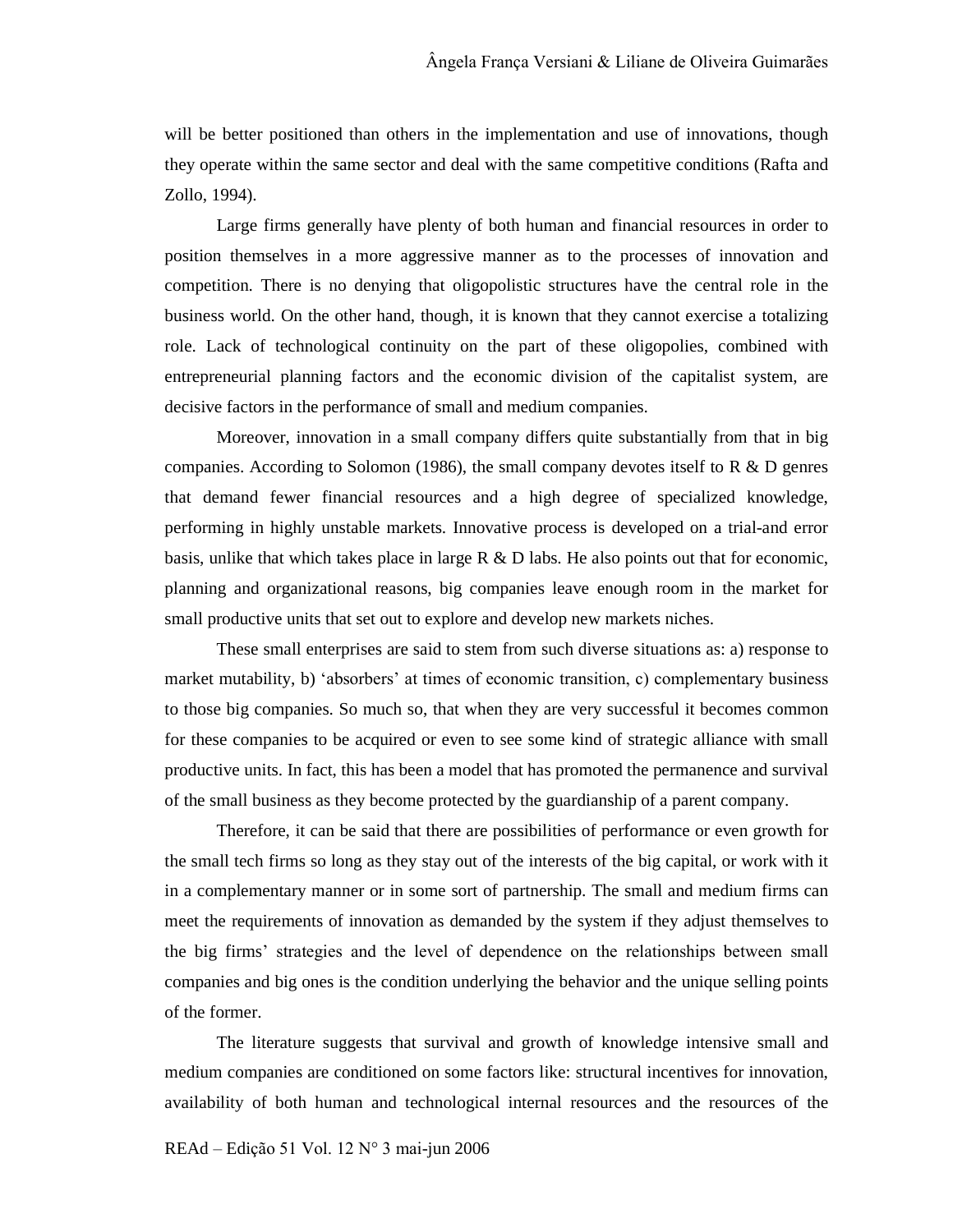network which the firm is part. Indeed, active participation in business networks seems to be one of the key factors not only for the set up but also for the survival of those businesses.

## **3 - The Creation of a Company: entrepreneurship and network of relationships**

Traditionally, there are two so-called classic approaches to studying the setup of a company, namely: the economic approach and the psychological approach. Among those standing for the economic approach are Jean Baptiste Say, Schumpeter and Penrose, as individuals who have somehow emphasized the entrepreneur as an important element in the process of economic growth and development. On the whole, these authors emphasize the entrepreneur as the driving force behind the business and as a key element behind its expansion.

This approach is complemented by the psychological perspective that stresses the personality and the behavior of these individuals, believing that entrepreneurs have behaviors and personalities marked by three dimensions, namely: *the innovation dimension*, referring to creativity, that is, the capacity of the individual to discover new solutions to problems and necessities; *the risk dimension*, involving the individual's disposition to venture into unknown and risky situations, and the action dimension, related to perseverance, adaptability and responsibility for assuming failures ( Morris et al., 1994). It is worth pointing outthat these behaviors and characteristics tend to be associated with successful entrepreneurs (Deakins and Freel, 1998), who are identified as people endowed with exceptional qualities.

Although these perspectives are mainstream in management science, they are not free of criticism. On the contrary, there are various viewpoints and studies (Vries,1985; Versiani and Gaspar, 1998) that down play the romantic vision of the power and glory with which some business leaders and entrepreneurs are characterized, pointing out the frailty of that category as an explanatory element.

Deakins and Freel (1998) categorically affirm that both the economic perspective and the psychological one have a static nature and are not capable of grasping the essence of entrepreneurship. To them, entrepreneurship is associated with a process of change in which behaviors are bound by adjustments and changes according to the fabric of relationships and context to which they are subject. Morris et al (1994) advocate more dynamism to the phenomenon, seeking to address a more relational focus, considering it as something with multiple dimensions determined by inputs and outputs.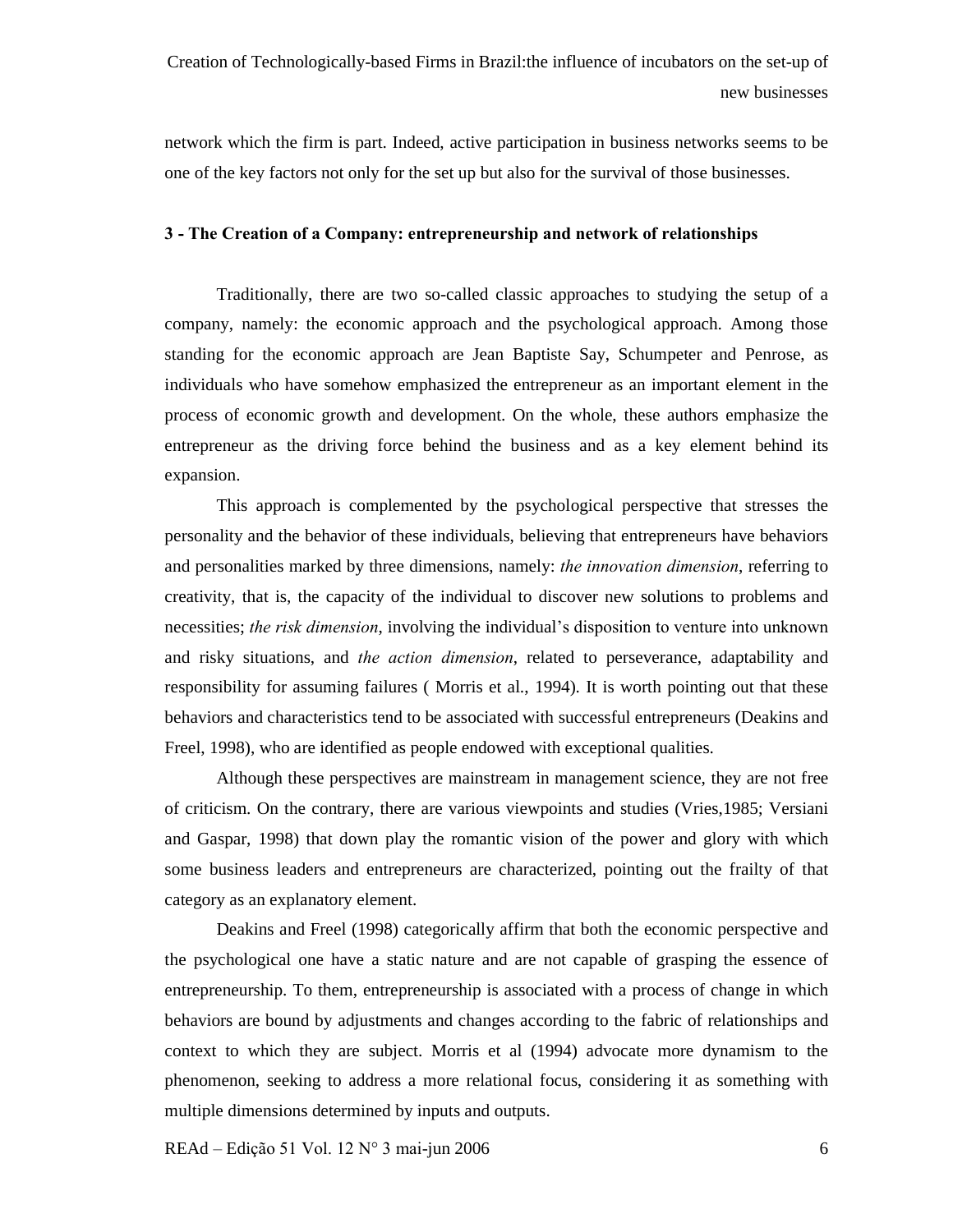Such considerations have led one to examine a companyís set up through various aspects, ranging from the identification of the companies' internal factors to the social and contextual elements in which the firm establishes its interfaces. As a result, new elements are incorporated into the social and demographic factors as conditions for the manifestation of the entrepreneurial behavior.

One of the authors highlighting this perspective is Young (1971), who developed an interpretation called macro-sociological where the focus of analysis is preponderantly geared to reference groups. To this author, any manifestation of the entrepreneurial behavior reflects values, beliefs and attitudes shared by the member of several groups which exert influence not only on individuals separately but also on the company as a social unit. The focus of analysis shifts from the individual or from the market to larger clusters such as the ethnic market, occupational groups, politically driven factions or even relationships and influences on the part of stakeholders.

The insertion of entrepreneurial activities or the expansion and innovation of businesses are not considered in isolation orindependently. Rather, it is the result of a role that reference groups play for those who start their own business, and who exert influence during his entrepreneurial operations. After all, they are the ones who provide the entrepreneur and his productive unit not only with an initial outlay but also with knowledge, advice, information, indications and references as to the ways or the actions to be undertaken.

Thus, the relationship and their bonds, through networking orsolitary structures are emphasized so as to understand the beginning and the development of companies, representing a substantial distinguishing feature for the obtainment of positive market and financial results.

The entrepreneur's network is thought, therefore, to play an important role in the discovery of new opportunities, resources and improvement in performance. The start-up firm can be seen as an interactive process in which the numbers of both formal and informal relations influence the entrepreneur to find opportunities and to gain legitimacy and to learn about the significance, the extension and the nature of the management of his business. Thus, entrepreneurial behavior, the set-up and expansion of companies stem from a process of acquired learning, as a result of a series of relationships and reactions to critical events where actions, strategies and decisions are fine-tuned.

Some authors like Powell et al. (1996) argue that when the knowledge base of an industry is complex, the locus of innovation is not to be found in sole proprietorship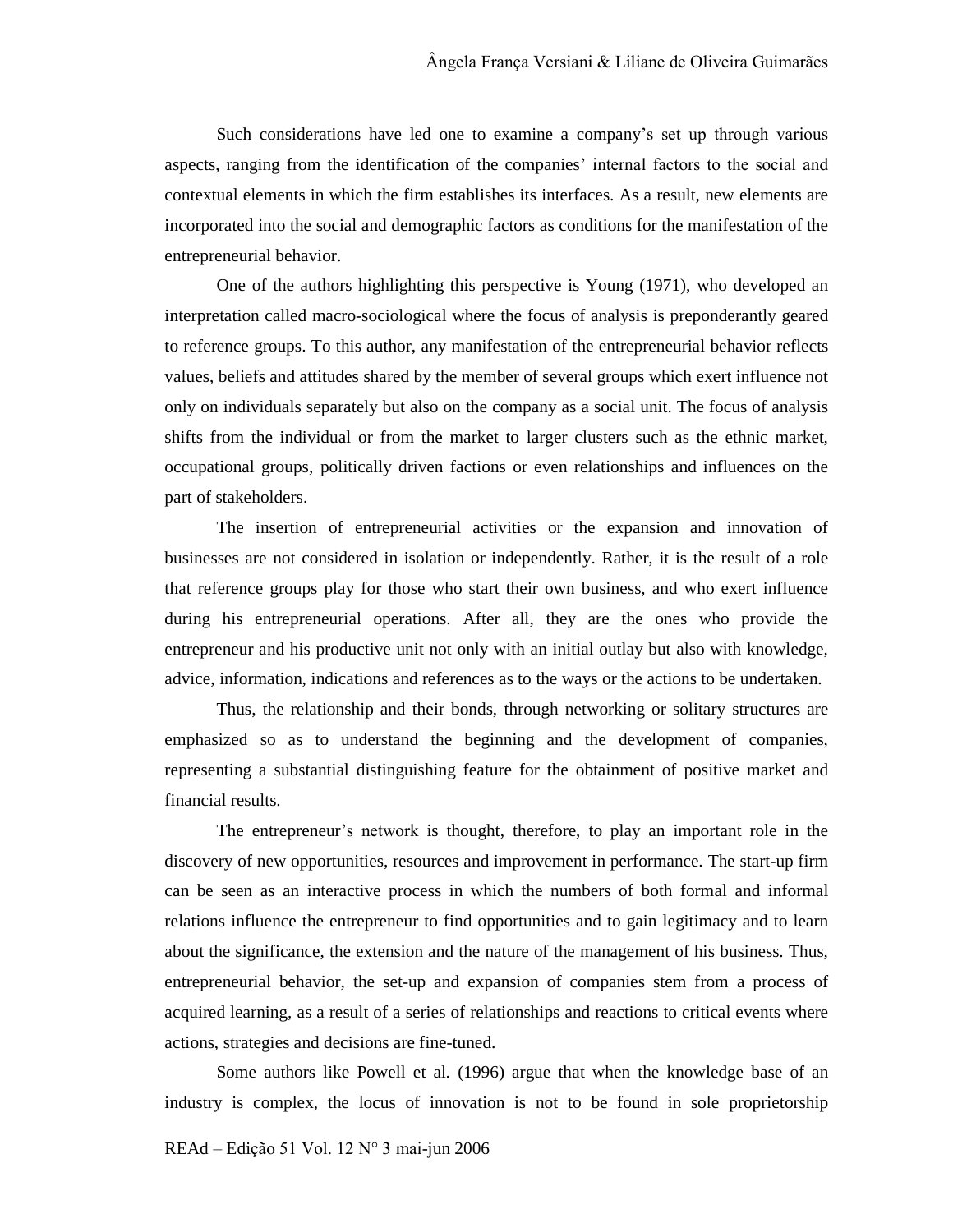companies but in learning networks. His research shows that the size of the tech firm is a result of their capabilities to establish inter-organizational relationships. What is more, that the firms involved in cooperation grow more rapidly than those that neglected such partnerships.

In certain way, it can be understood from such a finding that relationships with high degree of trust or strong bonds seem to thrust companies toward expansion, as collaboration contributes to develop internal competences. Looking for relationships among the types of bond in the different stages of the company, Elfring and Hulsinck (2001) propose that in the initial phase of the company, family and other strong bonds play an important role, but as it grows, relationships of a more formal and secondary nature come into play. They point out that strong bonds are important to acquire resources and explore the opportunities while the weak ones enhance the entrepreneurs' ability to find and to tap into opportunities.

The fact is that research into tech firms (Rafta and Zollo, 1994) show distinct organizational strategies and arrangements according to their age and specialization. While in the first stage ( 1 to 3 years) the firmís network activities is extremely limited and generally based on the entrepreneurs' personal relationships, in the  $2<sup>nd</sup>$  stage (3 to 7 years) there is a necessity for a broadening of the network, seeking to change the position of its technology and its market. So that in the third stage ( over 7 years) it can acquire centrality of relationships, accessing and incorporating new procedures to support its capacity for production and innovation (Rafta and Zollo, 1994)

In this sense, the challenge of growth lies in the capabilities to merge institutionalization with flexibility for innovations, where each stage calls for a different professional and technical skill as well as distinct organizational arrangements. If each stage has its own distinct characteristics and dynamics, it seems evident that the knowledge intensive firms have complex, even chaotic, arrangements, in which it is necessary to consolidate central routines around loosely planned activities with the intention of accessing information and knowledge sources available in its relationships.

Empirical evidence has shown that small companies' capabilities for innovation and growth is tightly associated with professional relationships and capabilities for developing partnerships and collaborators. According to Powell et al (1996) growth is a process that requires time and, as opposed to what happens to the biological species, does not result from age. Rather, it starts with collaboration. The growth of tech firms is linked to the benefits brought on by their network.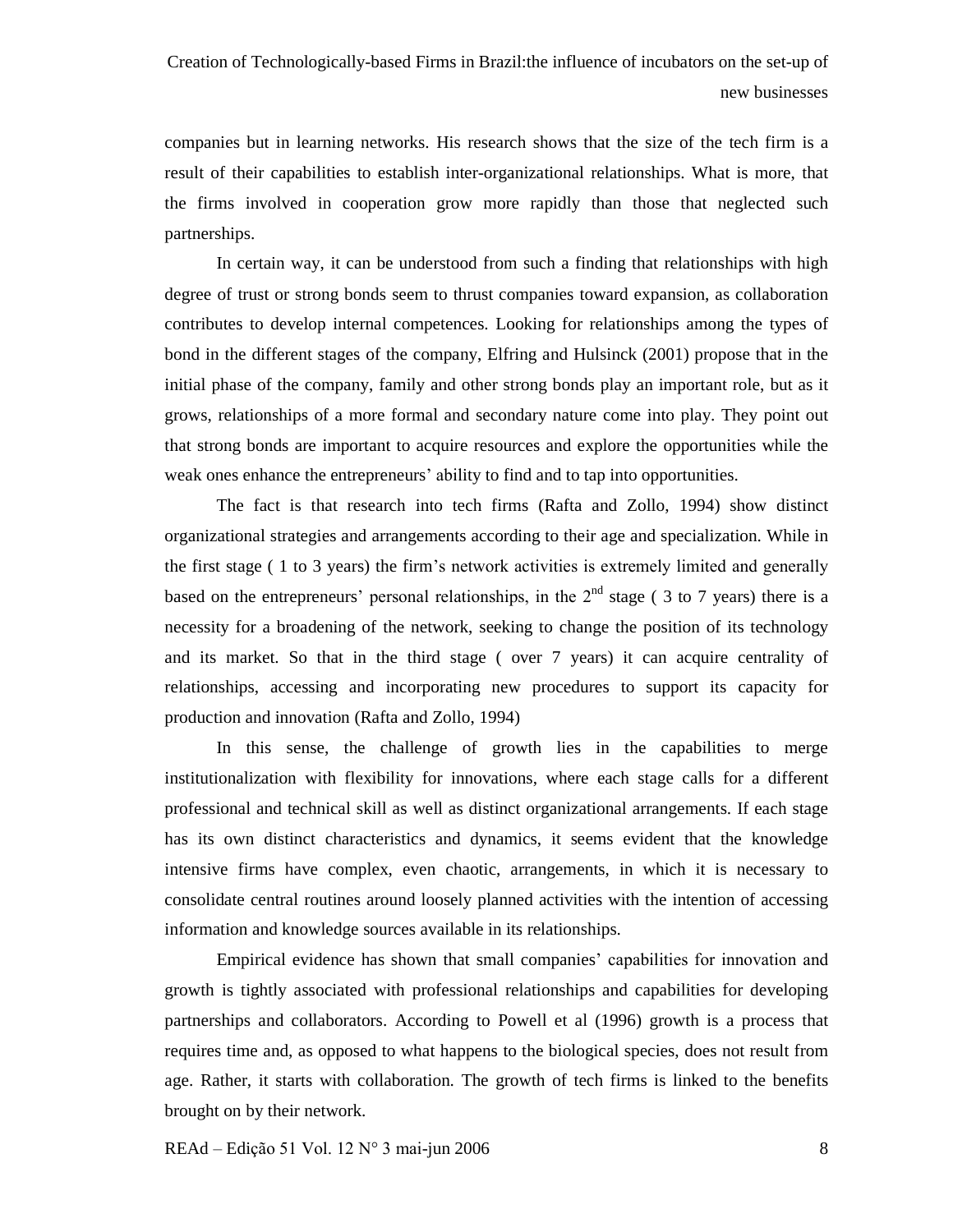Given the facts above, it is fair to affirm that the process of setup of a tech firm and the basis for its growth is a highly complex one, basically grounded on uncertainty. There are several requirements demanded by these ventures, ranging from the head for technological specialization, the development of internal resources to the acquisition of external source information. The merger of innovative processes with the structuring of businesses becomes the main challenge. In order to reach a sizeable market position it seems that the companies should be surrounded by a business network that support them.

### **4 ñ Methodological Considerations**

The set up of new high-tech business ventures which were initially supported by incubators drove us to investigate the nature of the relationships between these ventures and their incubators. Specifically we examined the role of incubator in the process of creation of new business. Our assumption is that the incubators enable the companies to access knowledge in order to reduce the uncertainty of new businesses. Based on these considerations we conceptualized the incubators as the loci of learning and, as a result, a key actor in the business network.

Thus, the research was organized by outlining its scope by means of the definition of its specific objectives, namely: to identify the profile and the role of the researcher entrepreneur in the structure of the business, to ascertain the evenness and the variations in the story and in the patterns of the incubated companies, to identify the nature of the bonds developed between the incubator and the incubated companies. Hence, we opted for a theoretical and epistemological model, based on the following dimensions:

#### **4.1 - Conceptual Construction:**

The conceptual construction of this research is firmly grounded on the theoretical principles of entrepreneurship, organizational learning and the 'network' model, and is guided by the following emphases**:**

- People's entrepreneurial characteristics are one of the inputs of the entrepreneurial process;
- Entrepreneurship is a dynamic process, made up of a learning movement.;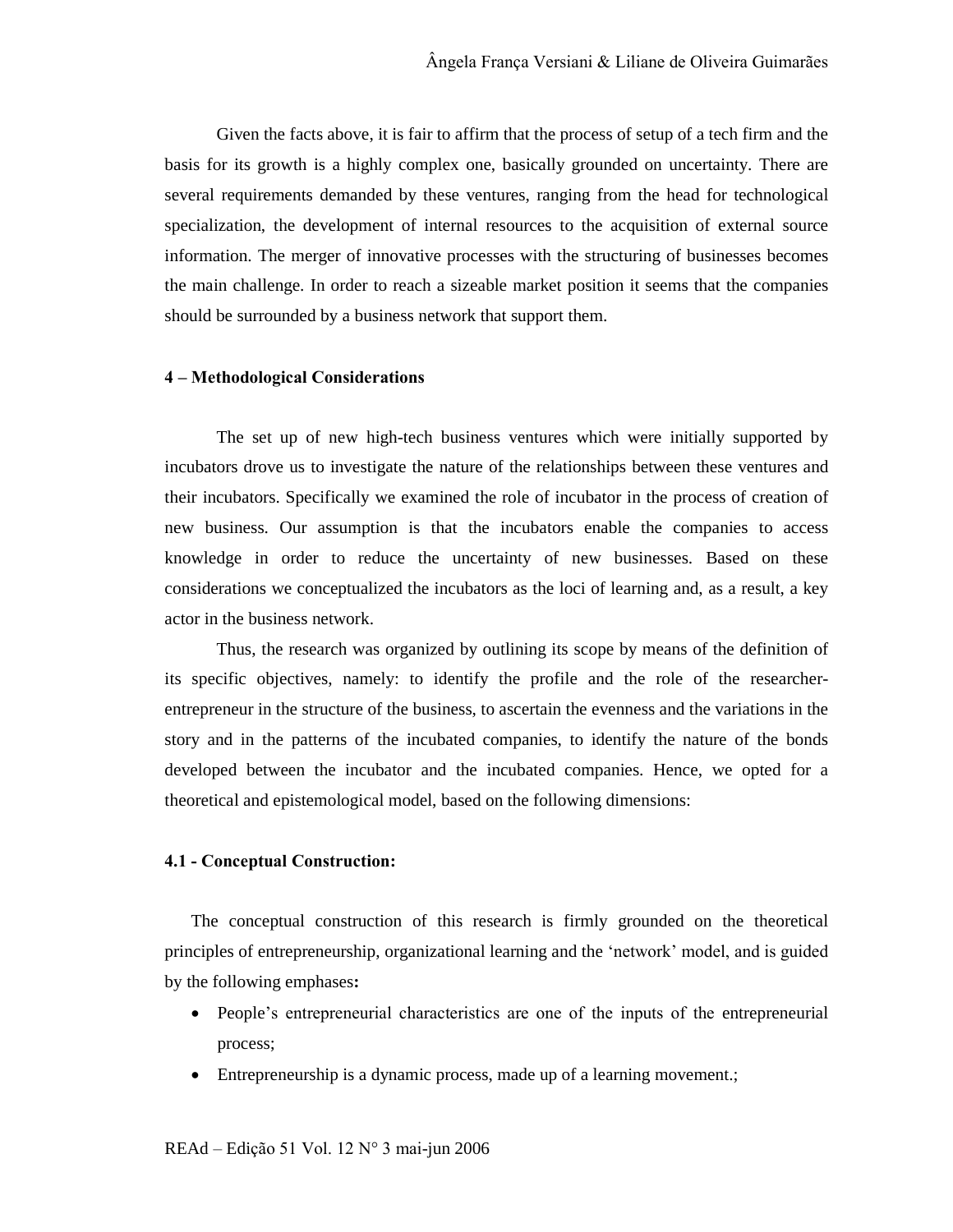- Organizational learning takes place through individuals but it becomes crystallized in the organizational routines and actions;
- Organizational learning presupposes the incorporation of both cognitive elements and behavioral elements;
- Networks and alliances are turned outward;
- Incubators and companies partners, i.e., they join strengths and start fighting for each other;
- Learning is a cycle which consists of the following flow: action or experience refers to the common sense, reflection the search for the construction of meaning, conceptualization, the process of interpretation of events and creation of mental models to explain it (Kolb,1976).

# **4.2 - Characterization of the research**

After limiting the scope of this study, a descriptive research of an explanatory nature was carried out through the use of case studies. The sample selection followed theoretical criteria, and was built on account of the phenomenon researched. Thus, we obtained information about the chart of Brazilian incubators through ANPROTEC's  $^1$ .

The cities of Belo Horizonte and Santa Rita do Sapucaí have the highest number of incubated companies  $-19$  each one. Considering the financial limitations of the research, we chose to carry it out only in the region of Belo Horizonte. As we saw it, such a methodological profile would not compromise the significance of the study, as itwould show the profile of incubated companies of the region which accounts for 35% of all incubated companies in Minas Gerais. Out of 19 companies we were able to get in touch with 13. Seven agreed to participate in this research.<br>As such, seven companies were interviewed through a semi-structured interview

guide. We basically interviewed the entrepreneurs who initiated the companies. Then we defined an analytical conceptual plan, setting axes for analysis. We elected the following parameters: Incubator's Performance: the incubator's capacity to offer the necessary resources to provide the companies with the structure needed for sustainability in the market. Interdependence principles: quality of the relationships established between the incubated

 $<sup>1</sup>$  anprotec (associação nacional dos parques tecnológicos e incubadores de empresas).the national association of</sup> technological parks and business incubators.

 $REAd - Edição 51 Vol. 12 N° 3 mai-jun 2006$  10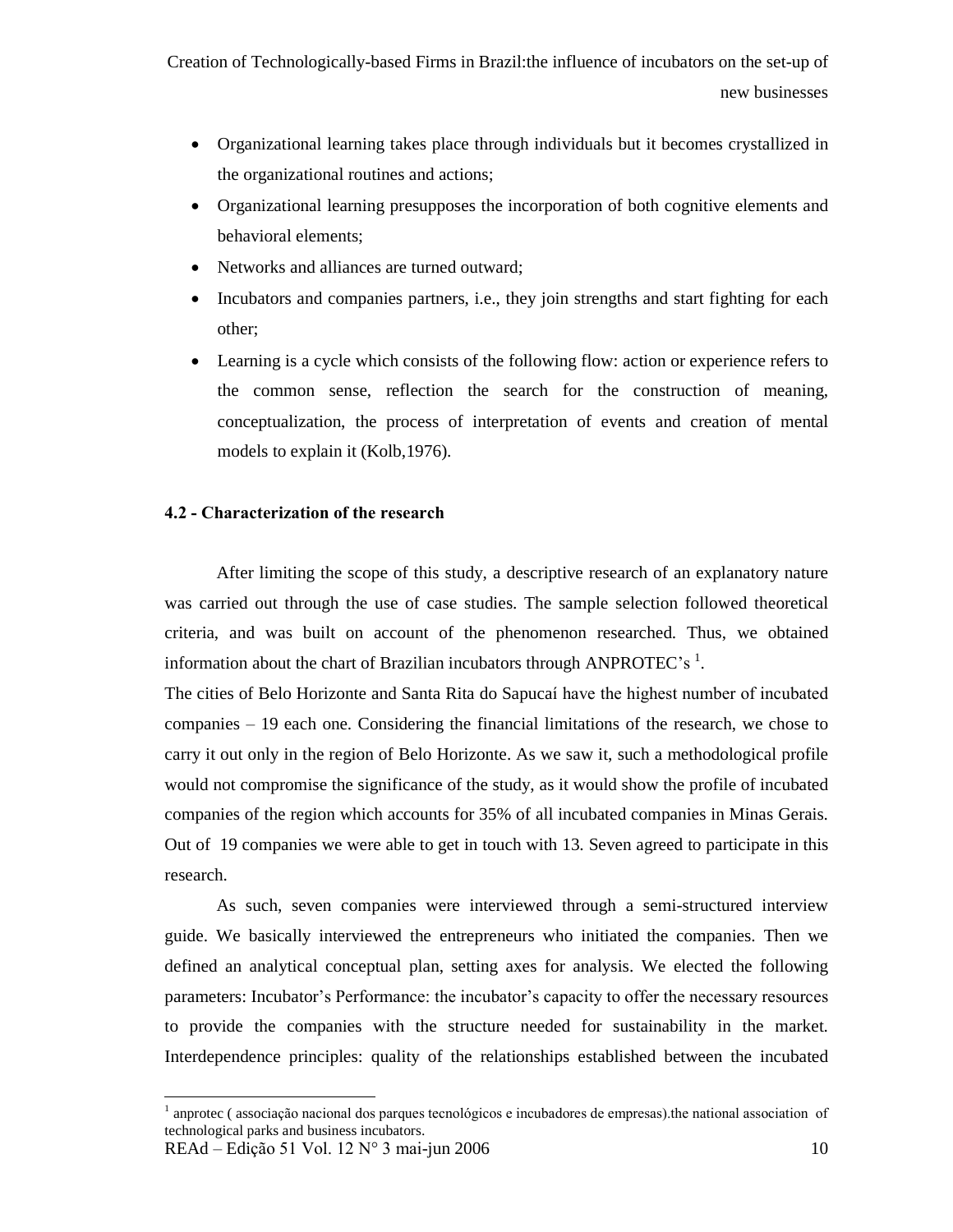companies, incubators and their context. Trajectory: path covered by a company in order to place itself in the market. The figure below the analytical model.



Fig1-The Process of New Business Set Up

#### **5- Results of the investigation**

Analysis and confrontation of the data haul depicted a situation of heterogeneity of the sample interviewed concerning the profile of the entrepreneurs and the structuring process of the young businesses. Such realization meant approaching the data in a segmented manner, comparing the experiences of the incubated companies according to the market segment of the companies: biotechnology vs. computer science, and it also meant disregarding an interview if a certain company originated from a multi-sector incubator.

#### **5.1-The entrepreneur, the structuring of the business and the role of incubators**

The interview guide endeavored to understand the dimensions that could categorize the entrepreneurs of incubated companies, aiming to identify similarities that would characterize them through a social identity of their own. As to the demographic characteristics, the entrepreneurs in the biotech sector differed considerably from Timmons' concept ( 1994) in that successful entrepreneurs are in the mid-thirties and that in tech firms there is a strong tendency for entrepreneurs under the age of 30. In the cases studied, age was no barrier to entrepreneurship. On the contrary, on the whole, entrepreneurs were in their mid- 50s and with a vast professional experience. Regarding education, marital status, number of children and religion, there is homogeneity among the interviewees. They are catholic,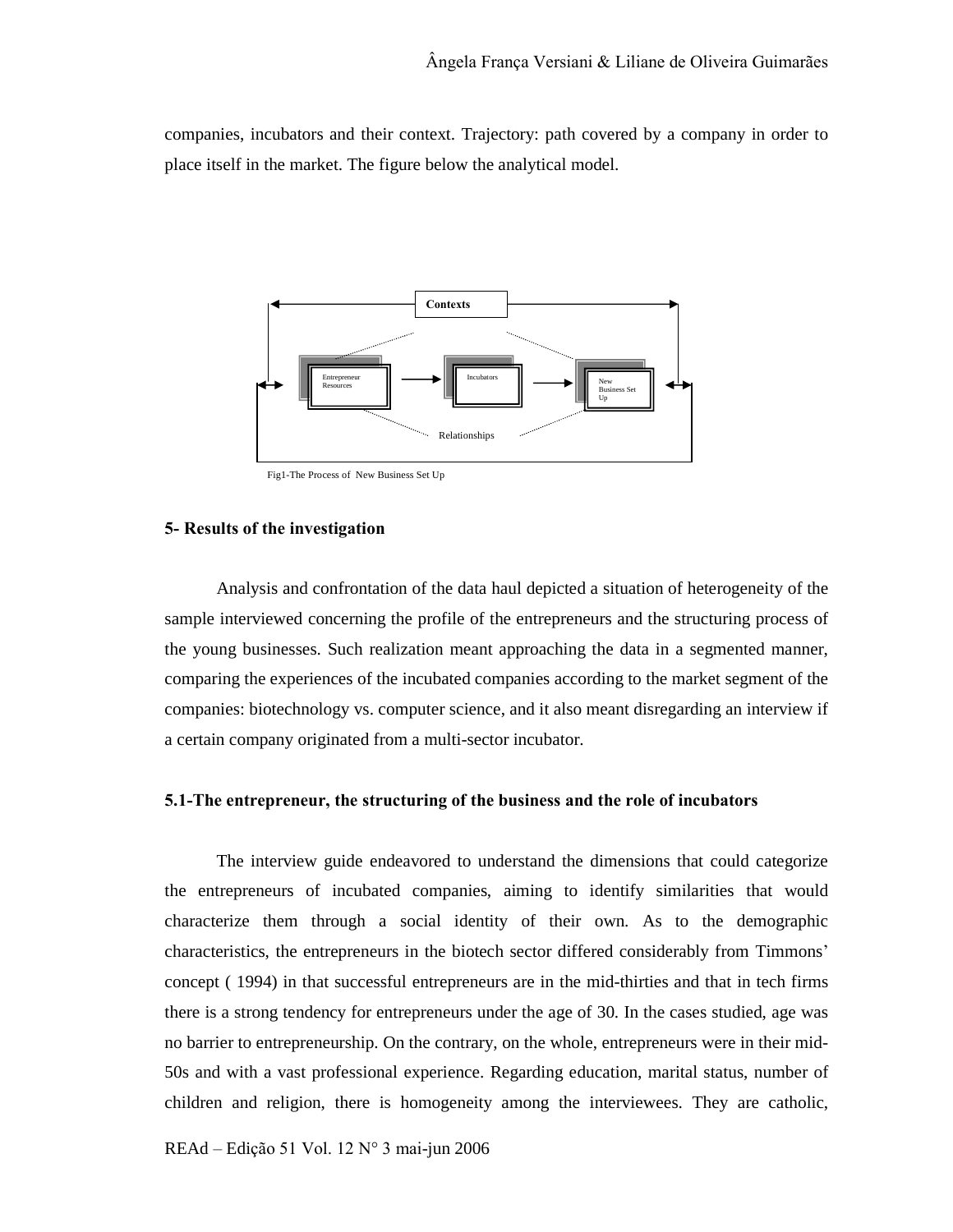married with children, and hold university degrees, some even a Master's or a Doctorate. They are middle children, which contradicts some authors' beliefs that the eldest child is more likely to become an entrepreneur (Plaschka, 1990; Dolabella,1996).

Another aspect very much publicized by the literature on entrepreneurship (Young,1971;Timmos,1994; Bygrave, 1997) stresses the importance of paternal influence, of mentors and of the circle of friendships as constitutional of entrepreneurial behavior. Such an influence, or the importance of strong or primary bonds in the setup of the business seems to keep quite particular proportions in the present sample. In other words, there is no one standard that homogenizes the group studied. Each one attributes a specific and unique importance to the social groups of reference. For instance, there are interviewees who recognize the importance of their parents' professional background as an influence in their decision to become entrepreneurs while there are others who have not been influenced by family.<br>They unanimously reject the idea of having been influenced by friends or by their

educational background. They point out that they ventured into their new businesses without any support from their reference groups. The dimension of innovation, risk and action come up in their speech as they describe the motivation behind the new venture - setting up the business, the development of the product and even the stages structuring the company.

> $($ )" the problem I had was a serious one, I mean, I had come up with an idea but had no one to make it real for me. There were no companies willing to do research, they saw it as just an idea and turning an idea into a product is a long and painful process, which I knew I had to go through, though."

> (...) " Alone, I mean, because nobody believed in the idea. It was a crazy idea, they would say to me, they would call me crazy and would not take me seriously until things started happening."

> $\lq\lq$ (...) For instance, I have an acquaintance who makes prostheses from a calciumbased product or something, and he, when I started outas an entrepreneur he went like: don't do that, don't mess around with that kind of market because you'll be through in no time. You're gonna clash into big business and you're not gonna be able to make it. I mean, he poured cold water on my idea."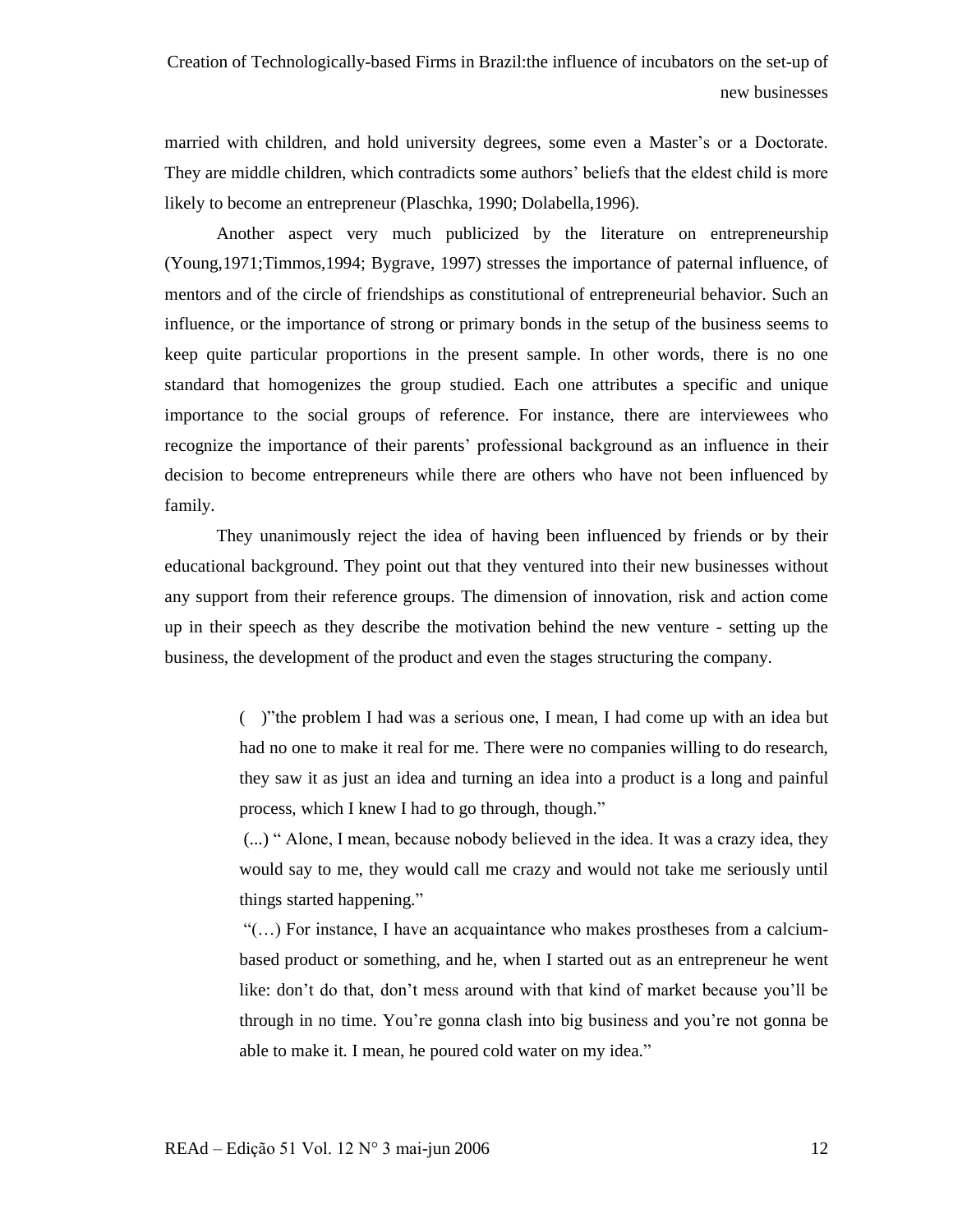The necessity to fulfill dreams not only underlies the accounts but also come up consciously as the entrepreneurs attempt to define themselves. The researchers-entrepreneurs see themselves as innovators, tenacious and relentless when it comes to their involvement with their work. The fact that they are fully committed to innovation is a common characteristic to all interviewees in the biotechnology sector. They get wholly involved with the development of the products and the projects, striving cognitively, emotionally and behaviorally to implement them.

 $\lq\lq$ (...) I introduced a novel product into the market".

 $(\ldots)$  "I'm gonna give an example of a company's failure in the market. There's this American company, which oriented its product for low myopia. Did it make a good product? It did. Does it correct low myopia? It does. So, how come the company went broke? It invested US\$ 800,000 American dollars and I didn't. It went bust but I didn't. You call that a change of paradigm, right? Its paradigm was wrong.  $(\ldots)$  mine was right. It took a new approach to an old unresolved problem."

Motivations to join the incubator and the perception as its contribution are also similar among the biotechnology entrepreneurs. They heard about the incubator through people in their secondary reference circles, colleagues and friends, who told them of the potentiality of the mechanisms. From then on, they joined the incubator with the primary goal of developing a specific project, be it a product or a new market niche to penetrate.

It must be pointed out that in every one of the cases studied, they had somehow already worked as entrepreneurs and say they approached the incubator looking for the facilities and low cost equipment with which to bear the projects that would then be added to the existing mix. They also believed that participating in the incubator would lead them more easily to existing sources of funds, thus contributing to the expansion of their businesses.

> $\lq\lq\lq\lq\lq\lq\lq\lq\lq\lq\lq\lq\lq$  first there was the trouble with structure. As we owned the brand, we felt we needed more structure because we had this small company, which was a dealer and we needed more structure, in order to use a lab, because we really needed this lab structure, so we came to the incubator."

> $\lq(\ldots)$  Well, first I figured it would be easier for me to get some structure, in terms of entrepreneurship, because I'm a doctor and didn't know the first thing about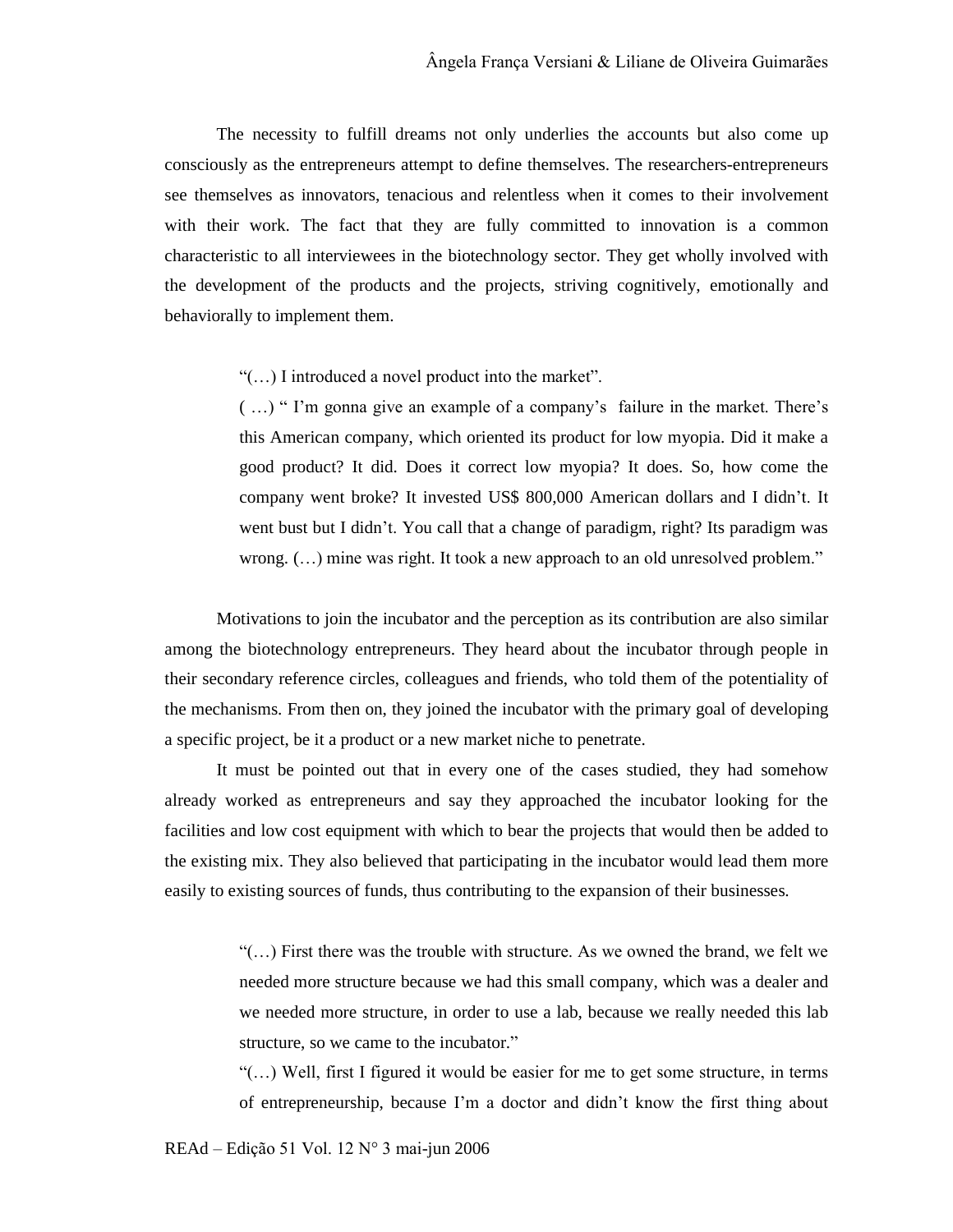running a business. Then I also figured it would be a way for myself to gain access to some sort of line of credit, which is such a hard thing to obtain. So I figured looking for the incubator was the best thing to do.

As far the incubators' role is concerned, the interviewees seemed content with the experience of being incubated. They categorically affirm that permanence with the incubator favored the existence of their company, in addition to broadening their horizons, contributing to their personal development. To them, the incubator provided access to both public and private institutions, as well as the means through which to register their product as well as access to the certificates required by the permanent regulatory agencies. They acknowledge the incubator as a facilitator in operational and administrative issues.

> $\dots$ ) one of the aspects the incubator contributed was the ISO certification, as the project was born in the incubator." " $\dots$ ) we already had a commercially consolidated company, that contributed a lot, because if we had to wait for the incorporation of the company to start registering the product, that would have set us back big time."

There is also a consensus among interviewees, that the incubators facilitate the exchange of information and the participation in events that contribute to your professional and personal education. The interviews bear out the theory that the incubator is a way of establishing bonds, meaning a sense of belonging to a specific group and developing support and solidarity to the established network. So much so, that the interviewees keep contributing to the upkeep and survival of the incubator.

The analyses of the interviews lead us to identify the presence of cohesion between interviewees and incubators, as they do notexplicitly disclose sources of conflicts among the partners. When asked about the incubator's possible weakness in supporting the entrepreneur, they do not show any relevant discontent. They somewhat had expected the incubator to be more agile but these remarks do not compromise the quality of the relationship established.

In the cases studied, the entrepreneurs do not establish a close involvement in the daily life of the incubator. The incubator's structure is used only as a support in the configuration of the project-mainly when it comes to disseminate the use of specific techniques of administrative proceeding, such as product certifications and registrations.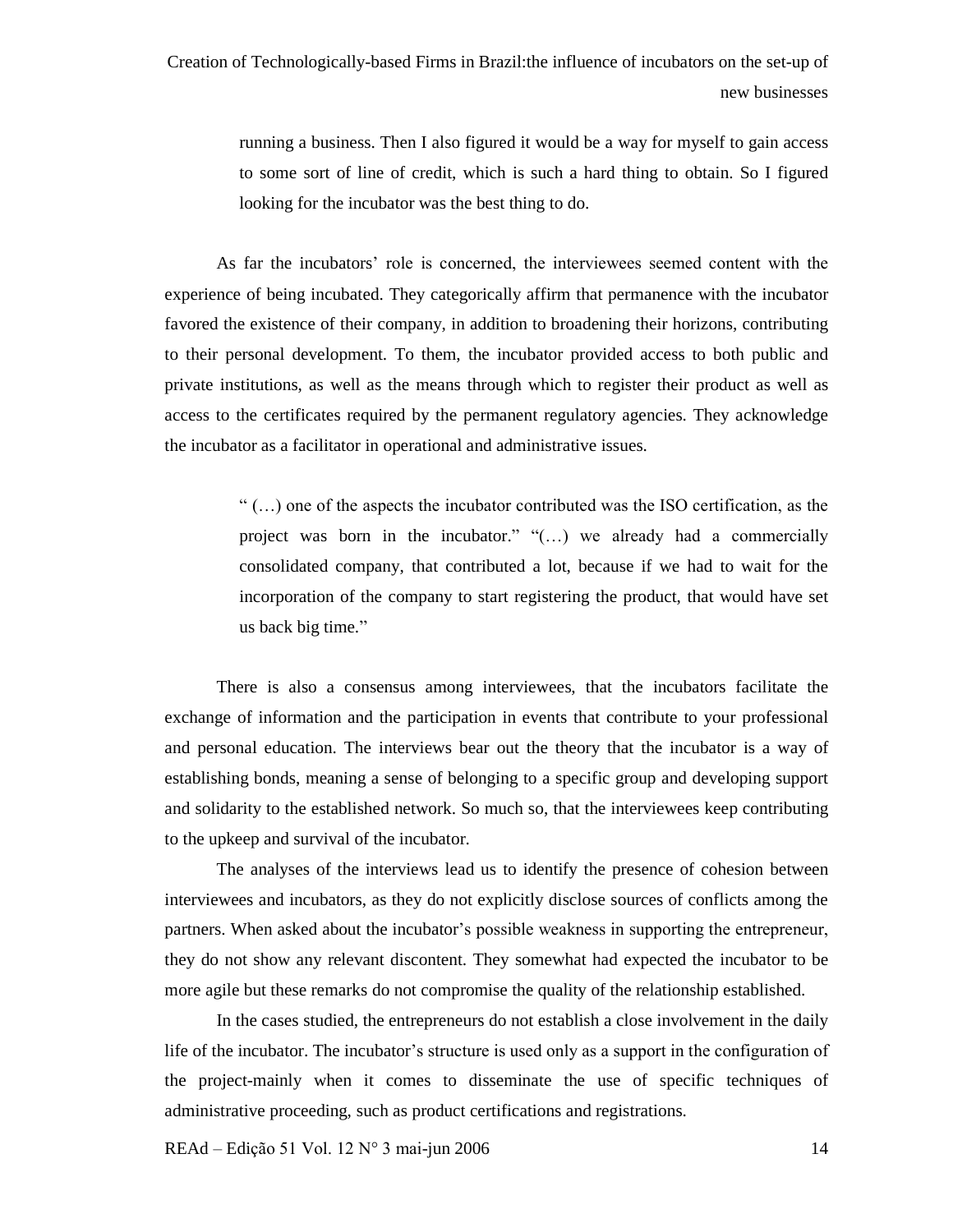The bonds between both are weak despite the mutual respect and solidarity, and do not enable the transfer of knowledge that would represent significant changes in administrative or strategic behavior. So much so that the sector's entrepreneurs do not consider that the incubator was capable of changing their vision of the business, nor promote changes in their entrepreneurial behavior, despite the seminars and programs offered.

This distance between the partners is also corroborated when entrepreneurs are asked about the services provided by the incubator and the relationship with the incubated companies. They cannot in general evaluate the difficulties, through which the incubated companies go, on the whole, to be structured and placed in the market.

> ì(Ö) we felt the relationship was good. Itís difficult to evaluate the day ñto-day relationship, though. We basically used the training programs. As I didn't use the other services internally, I wouldn't be able to tell.<br>"( $\dots$ ) I don't know because in fact we had a partial type incubator, since we were

> already established in the market. So I don't think I can answer that question."

The fact is that the companies born in incubators, one of which was a branch of a foreign company, were not totally devoid of experience. Their founders already had some presence in the market. For instance, the number of employees ranges between 5 and 50 employees, in spite of a 2-3 year incubation. It can be noted, therefore, that the technological expertise withheld by the company, that is, its capabilities to acquire and create technologies seems to differ among group. That is, there are both radical and incremental innovations, as well as explicit differentiations in the historical trajectory of the businesses.

Still, even with the uniqueness of each entrepreneurial trajectory, it became evident that the sector's entrepreneur did not get involved with administrative organization and /or establishment of managerial controls. In all cases, they skive the topic of management, rather preferring to delve into the product's features and the difficulties they've encounter for commercialization. Thus, the group is more focused on the introduction of the production into the market, revealing an entrepreneurial identity that is grounded on the innovation of product/process, which becomes credible through the image of entrepreneurs/researcher.

Thus, an alloy of identities, product/company/entrepreneur-researcher is processed, wherein the greatest concern lies in acquiring credibility for the product / company. In focusing on that aspect, companies have played down the necessity to keep the internal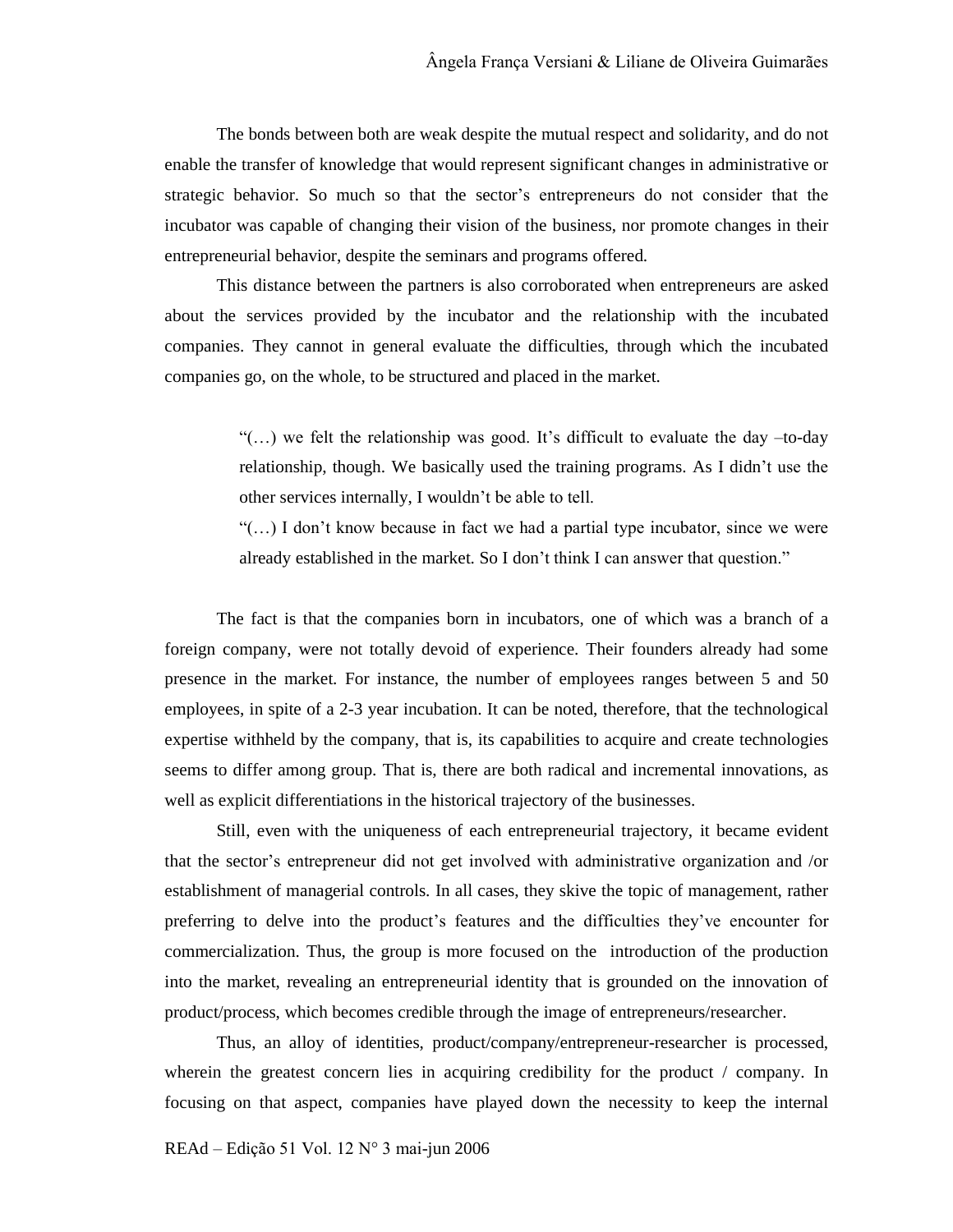capabilities for innovation through the incorporation of collaborating specialists in the technical center. It can be noted that the technological talent of the companies is grounded exclusively in the professional capacity and skill of this founder. These entrepreneurs show no signs of involvement in the daily administrative managerial aspects of running a business. Such tasks are delegated to a team of workers, who are distributed in different departments. It is worth mentioning that all companies seemed relatively well structured as far as the traditional management functions are concerned.

Comparing the profile, the characteristics of the companies and the perception as to the contribution of the incubator in the development of the businesses of the incubated companies of the biotechnology field with those of computer systems, some similarities and different factors can be noticed.

The entrepreneurs in the field of computer science present a demographic profile with different characteristics than those in the area of biotechnology. Aged around 26, they are unanimously single, recently graduated and with little professional experience. But coincidently with those in biotechnology, they reject the proposition that "entrepreneurs tend" to have children at an older age in almost  $60\%$  of the times" (Dollabella, 1999, p.47). In fact, the cases have demonstrated that graduate entrepreneurs are middle children. The interviewees consciously reveal that their parents' professional background did not influence them at all, nor did close friends. Nonetheless, they recognize the importance of their education in determining their careers. According to them, the necessity to accomplish new things and the desire to be their own bosses were encouraged in graduate courses they took and were reinforced in their permanence in the incubator.

The fact is that perseverance, adaptability and responsibility are common traits to all these entrepreneurs. They emphatically speak about the driving force behind the setup of a new business.

> ì(Ö) the main reason why I set up my own business is that I can trace my own way and follow it.  $(\ldots)$  there's something I want to talk about, that if you have a will, an objective you go for it. You pursue it and eventually get to reach it".

Similarly, both the entrepreneurs in the field of IT and those in biotech insist on mentioning that an action-and risk oriented behavior is inherent to them, with no influence from their primary groups of reference.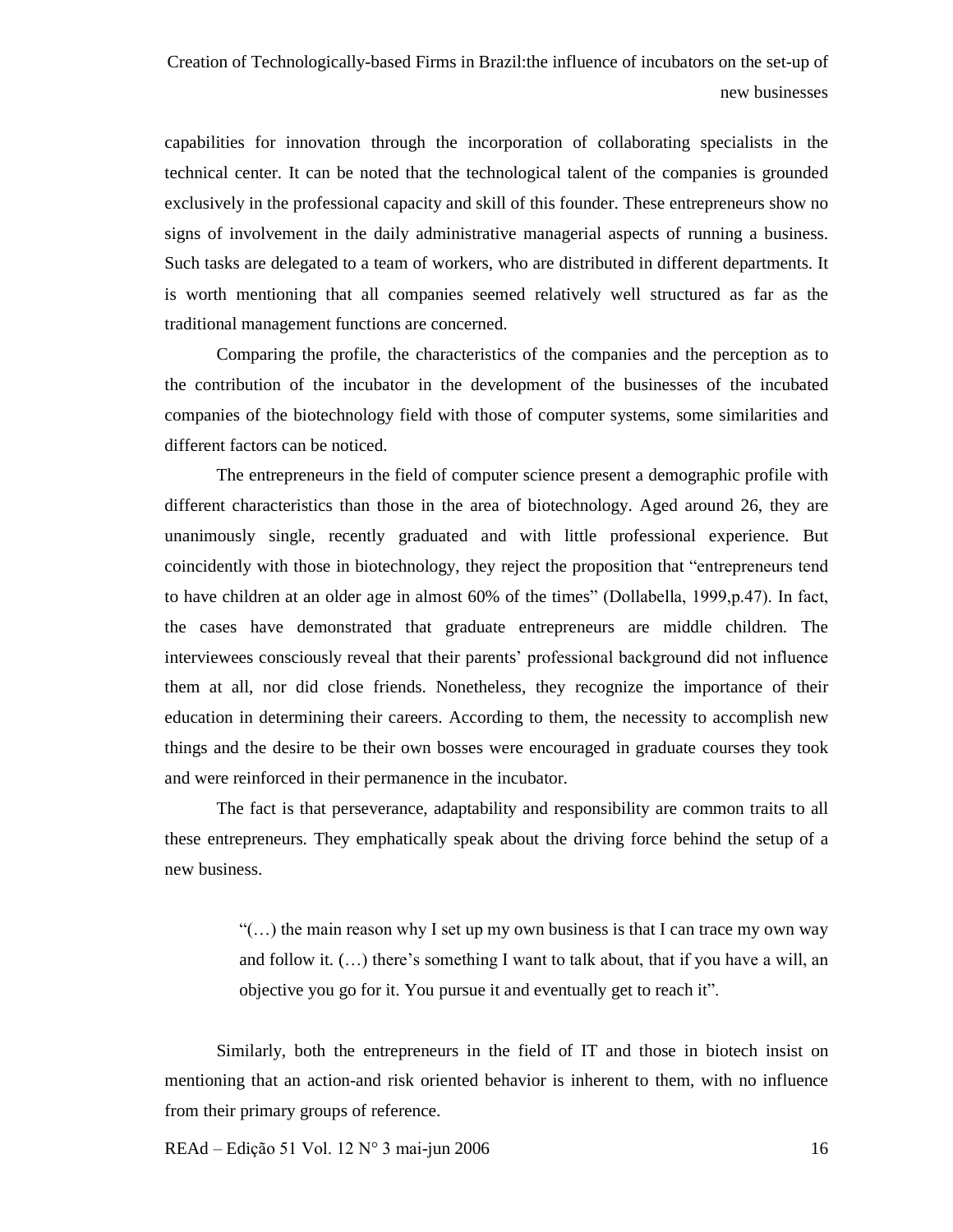The disposition to venture into unknown situations is natural for these entrepreneurs, for in their vision what makes a company successful in the area is the launch of new products and the capabilities for diversifying their products, choosing to opt for innovations in the form of commercialization. They have not worked on developing their technical staff which would let them acquire new innovative capacities. The incubated companies have around four employees and work toward expansion by aggregating outsourced groups.

 $(\ldots)$  "no, but I did introduce changes in the way the services were commercialized" (...) "I'm not gonna say it was a novel model but we did make some very significant changes, both qualitywise and pricewise. All our competitors used to work with high prices for few people".

The fact is that these companies are not so active in launching products as they are in providing services developing IT solutions. In that respect, they differ significantly from the biotechnology firms in the dimension of products developed, as well as in the structure of their businesses.

Unlike their peers in the biotechnology firms, the IT entrepreneurs have a considerable overlap of financial/administrative tasks and service/product development tasks. There are clear indications that they delegate less than their Biotech counterparts, the IT entrepreneur being the central and centralizing actor throughout the technical and managerial processes.

The data demonstrate that the IT firms are still at a preliminary stage of company setup, considering that the management practices adopted are still quite rudimentary and amateurish and take place through continual trial and error.

When the incubated companies first teamed up with the incubators, they had a good many expectations, one of which was the low cost of the facilities offered by the incubator. Legal assistance, the possibility of sharing the same physical structure and access to funding were regarded as the main motivations for the incubation process.

 $(\ldots)$  lack of funding to move the project without the support of an incubator" $(\cdot)$ "we joined up with the incubator because a small company cannot afford  $( )$ " overheads, like office boy, receptionists, and stuff"

 $(\ldots)$  " the most important things were the physical structure and such services as legal assistance"."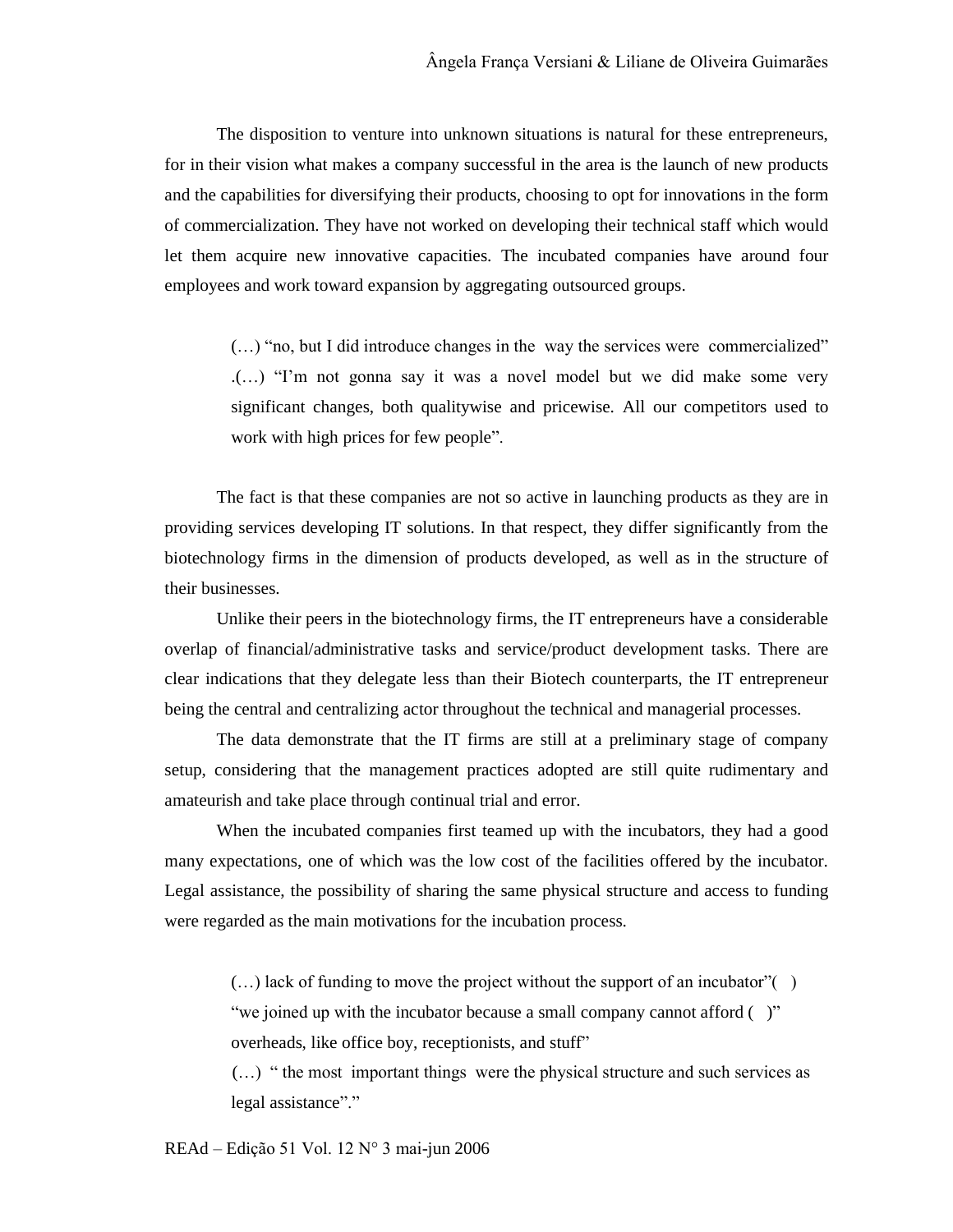Nonetheless, after participating in the incubation process they recognize that the incubator provided them with other advantages, such as: extension of their networks, exchange of information, and most of all a direction concerning future businesses when examining their business plans and providing them with the means to improve on them. The experience as an incubated company enabled them to understand that entrepreneurship calls for the type of behavior capable of dealing with situations punctuated by risks and uncertainties, and by the permanent search of innovations, helping them to build a positive image of themselves.

> $(\ldots)$  the incubator offered legal assistance, a software to help us draw up a business plan, guidance, evaluation and so on".

> $(\ldots)$  "well, at first the incubator was important for us concerning this structure thing, and we also benefited from good networking $\ldots$ . The incubator also offers a lot of courses, which helps you to improve..."

The interviews demonstrate that the business plan gave all of them a sense of direction and that business management is punctuated by an instrumental rationality in its administrative process. Thus, the incubator enabled them to develop notions of organizational planning, as well as point out the importance of the cause-effect relationship in the day to day of a business organization.

This learning environment influenced by the incubator seems to have been facilitated by the intense relationship between the two parties. Unlike the incubated biotech companies, these lived the day-to-day process of setting up a company within the incubator's facilities. Maybe this closer proximity makes them have a more critical view and an ambiguity of feelings towards the incubator, pinpointing the flaws in the relationship, as well as having the clear vision of the difficulties experienced by the incubated companies.

For them, the greatest difficulties in placing the companies in the market are related to the closing of the first deal, as well as the company's lack of credibility and lack of understanding of the way that the market works. They resent the fact that the companies did not help them effectively in the process. The incubator did not provide them with managerial knowledge or notions on market and competition. Rather, it was up to each company to figure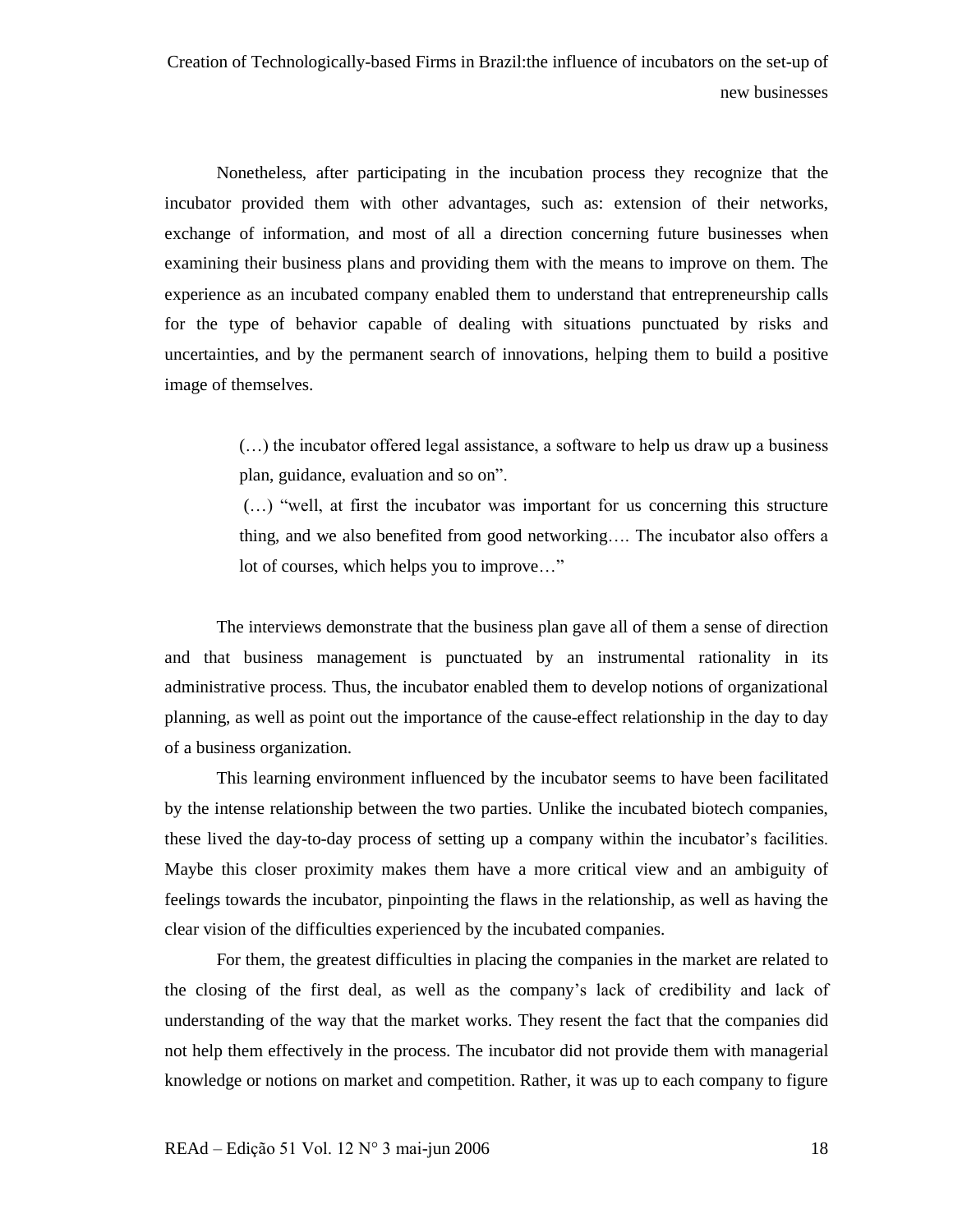out all that as a result of trial and error, without a systematized reflection on the underlying meaning to their actions

They point out that the incubator is not only a place for partnership and collaboration, but also for competition. They outline this dimension when they recognize that the incubator's senior managers, in general, are also owners/partners in IT companies, and that the insertion of the incubated companies into the market becomes subordinated to the senior managers' endorsement to the potential contracting company. They seem embarrassed and disconcerted to be submitted to that.

> (...) "the incubator's senior managers are also owners of big IT companies, and they are always watching our ideas closely and our moves. The incubated firms end up having to develop political relationships so as not to be boycotted in their own projects. It is a common complaint on the part of the incubated firms that the competition established by the managers themselves is a constraint in terms of market entry".

> $\dots$ ) "it is a little embarrassing to say, I mean, the relationship with the incubator is good, as long as you comply with some impositions. Let's put it this way: it's good, depending on management, though."

Nevertheless, they recognize the advantages of an incubation process and value the benefits of the relationship. They have kept in touch with the incubator, but unlike the biotech entrepreneurs, they do not allocate financial resources. Their main relationship is that of evaluating new projects for companies undergoing the selection process. It is worth mentioning that in both groups the incubators provided the exposure of the entrepreneurs to new relationships and sensitized them as to the nature of entrepreneurial activity, but still do not appear to be mechanisms of managerial knowledge transfer. The entrepreneurs' accounts demonstrate that they still have not completed the 'reflection and conceptualization' cycle in order to come full circle in the learning spiral, leading us to believe that knowledge still remains in its tacit form and under elaboration.

### **5-Final remarks**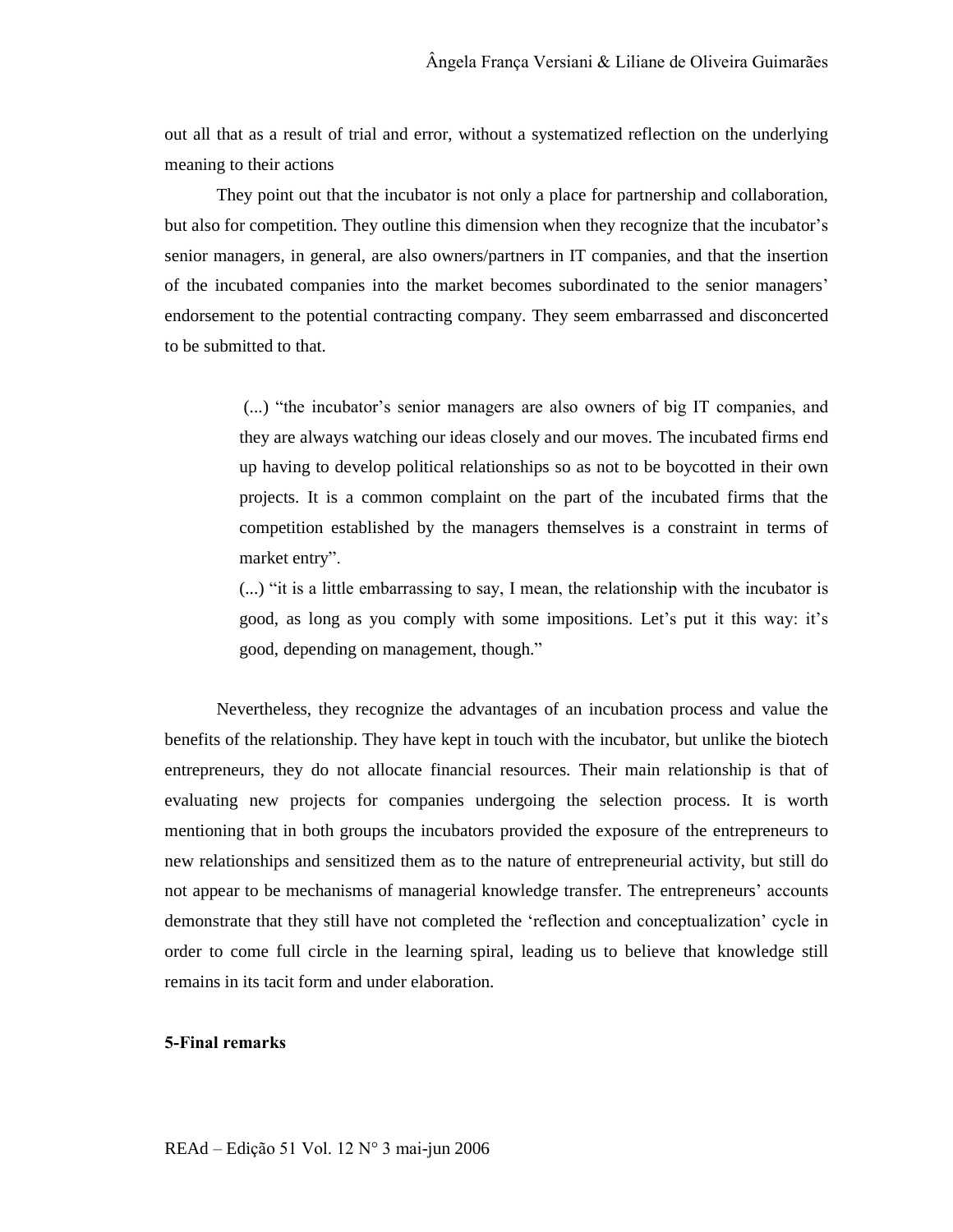Considering that this study proposes that company incubators are mechanisms of accessing or transferring knowledge, we realize that such a role is quite incipient. It is still limited to sensitizing companies as to the meaning of entrepreneurship and to advising them that management is grounded on planning and organization.

The incubators did not seem to have significantly influenced the entrepreneurial behavior in such a way as to strengthen the firms' autonomy, favoring financially, for instance, the technical personnel rather than the managerial staff or providing access to inputs and greater market share and even partnerships with other companies. Nor did they seem to favor the construction of a mindset on the part of the incubated companies regarding management related issues or regarding the foundation that could back its innovation processes.

It became evident that each company has a unique trajectory with much more variability than convergences. They do present a common arrangement as far as their technological capacities are concerned, i.e., the innovation processes are peculiar to each founder's individual repertoire and do not amount to established organizational routines or to the hiring of a specialized technical staff.

Data reveal that the nature of the bonds developed between the incubated companies and the incubators are in line with the following variables: a) involvement of the incubated firms in the day to day of the business, b) the strategic focus of the firm, c) the identification of the incubated individual with his/her profession. In this dimension, the two classes of companies, biotechnology and IT, have distinct differences in the quality of their relationships. Whereas the former fosters a more cohesive and individual relationship, the latter has a more organic quality to its relationship**,** as an incubated company. It must be pointed out that despite the difference in quality of the bonds expressed by both groups of incubated companies, they did not have any contrary effects on the organizational learning process.<br>The experience of incubating undoubtedly nurtured the notion of cooperation, yet did

not necessarily entail a consensus of the ways through which to implement the group's objectives. The cases reveal that, the greater the involvement between the incubator and the incubated company, the stronger the bonds become, consequently conflicts may arise, which may cause confidence to be shaken up. That does not seem to damage the relationship, since the interdependence between both is relatively small and weak. In other words, the incubated firms did not present themselves as dependent upon the incubators during the incubation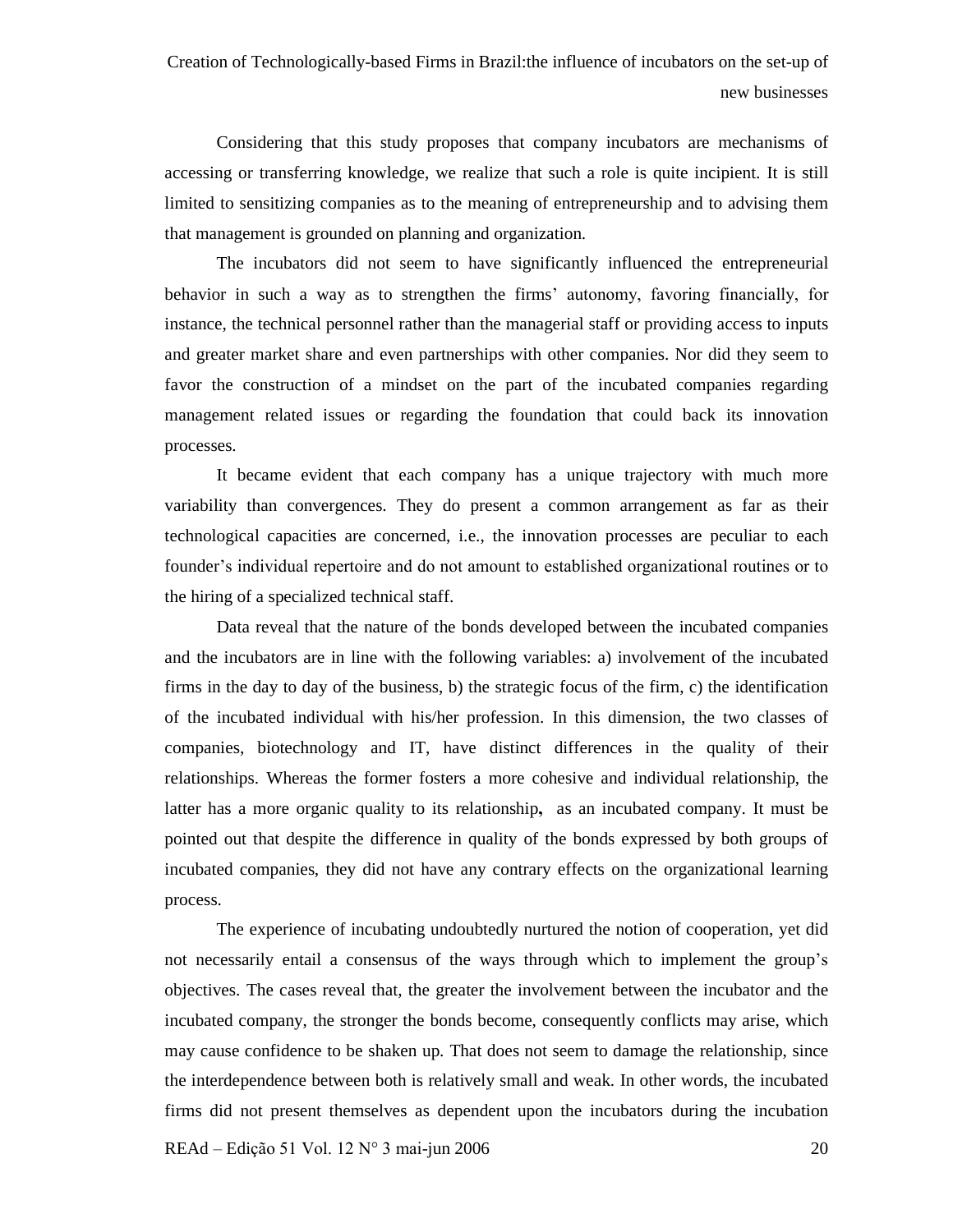stages. On the contrary, they show signs of independence from their inception to the establishment of their directives.

The fact is that the incubators did not turn out to be effective mechanisms for the transfer of managerial knowledge. The incubator did notprovide the incubated firm with the kind of learning that could foster reflection or construction of meanings regarding managerial practice. What stood out, indeed, was its role as a sensitize to entrepreneurial nature and attitude or as a driving force in the acquisition of the basic administration techniques, such as in the drawing up of a business plan and in assisting with accreditation proceedings.

Thus, the incubator's performance was based on an instrumentalized utilitarian logic on the part of the incubated companies, where the means-ends calculations of solutions to their routine problems prevailed, like for instance, the super valuation of the incubator's facilities. The interviewees' accounts did not display any values resulting from the incubation. They recognize, though, the incubator's aptitude for promoting networking, contributing to personal development and exchanging permanent information. These benefits alone, however, were not capable of bringing about changes in managerial behavior.

The managerial group did not migrate to the firm's strategic positions. There is still an overlap of activities and a strong identification with the product. The nature of the entrepreneurial network is still quite small, punctuated by the entrepreneur's personal relationships. The companies present clear deficiencies in the incentives for innovation and in the availability of internal resources, but its leaders are committed to making their businesses succeed.

#### **References**

ALEE, Verna. **The Knowledge evolution**-expanding organizational intelligence.Washington: Butterworth-Heinemann,1997

ALMEIDA, Paulo Henrique. Pequena empresa e desenvolvimento local: os limites da abordagem competitiva. In: FISCHER, Tânia (org.) **Gestão do desenvolvimento e poderes locais**: marcos teóricos e avaliação. Salvador: Cada da Qualidade, 2002.

BARBIERI, José Carlos. Pólos Tecnológicos e de modernização: notas sobre a experiência brasileira. **Revista de AdministraÁ"o de Empresas**.S"o Paulo,v.34,n.5,p.21-31,set/out/1994.

BEST, Michael**. The new competition ñ institutions of industrial restructuring.** Cambridge: Harvard University Press, 1990.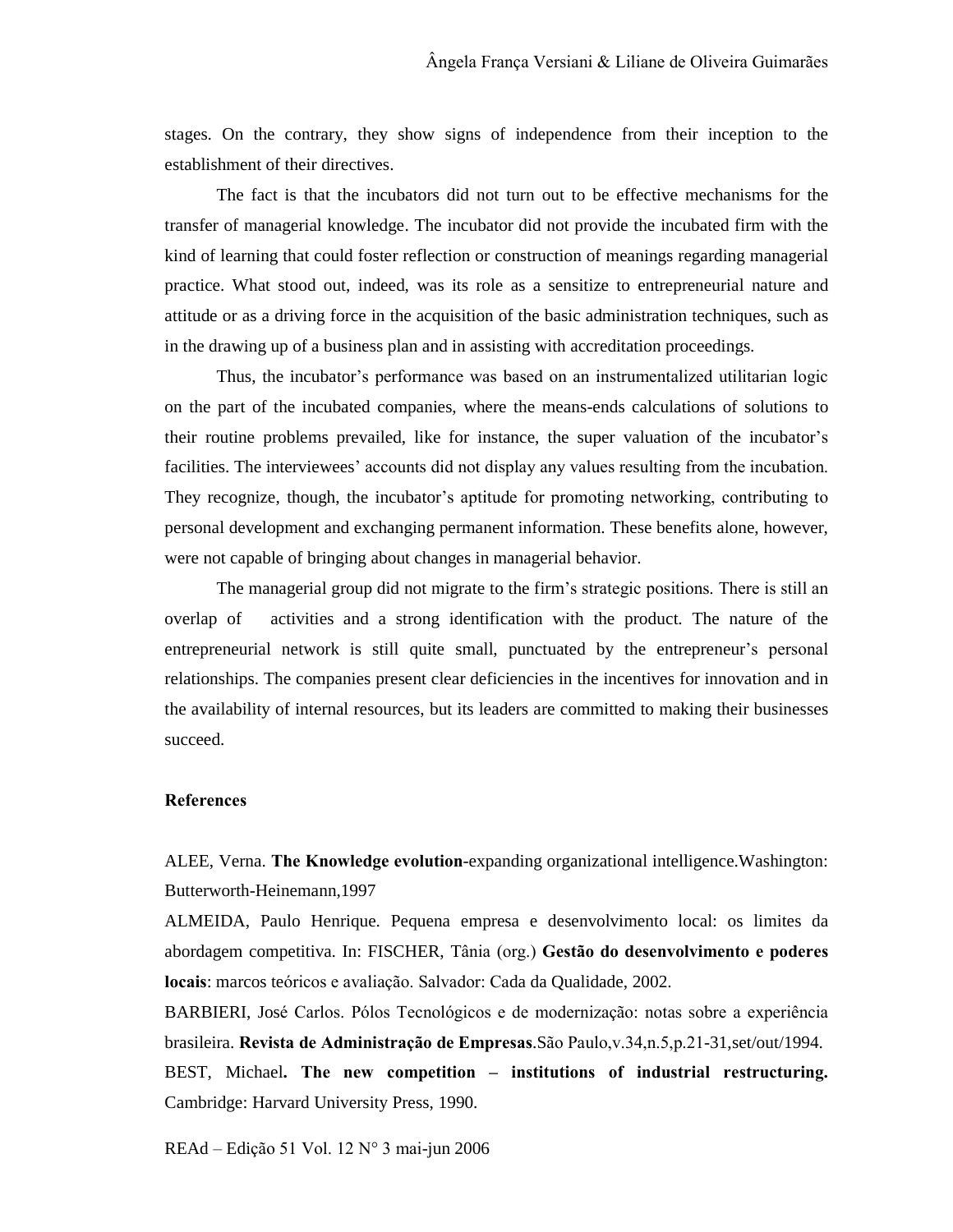BYGRAVE, William D. The entrepreneurial process. In: BRYGRAVE, William D.(Ed) **The portable MBA in entrepreneurship**. Estados Unidos: John Wiley e Sons,Inc.1997.p.1-26.

CANUTO, Otaviano. Mudança técnica e concorrência: um arcabouço evolucionista. Texto **para discuss"o** n.6. Campinas: Instituto de Economia da Unicamp,abril,1992.

CLEGG, Stewart R., HARDY, Cynthia. Organização e Estudos Organizacionais. In: CLEGG, **Stewart et al. Handbook de Estudos Organizacionais-** modelos de análise e novas questões em estudos organizacionais. São Paulo: Atlas, 1999. p.27-59.

DEAKINS, David, FREEL, Mark. Entrepreneurial learning and the growth process in SMEs. Bradford: **The Learning Organization**;v.5,n.3,p.144-155,1998.

DOLABELLA, Fernando. **O segredo de LuÌsa**. S"o Paulo: Cultura Editores Associados, 1999.

ELFRING, Tom, HULSINK, Willem. Networks in entrepreneurship: the case of high technology firms. Paper Submitted to Small Business Economics,Rotterdam,February,2001.

KAPLAN, Roger. Entrepreneurship reconsidered: the antimanagement bias. **Harvard Business Review**,v.69,n.3,1987.

MORRIS, Michael H. et al. Reconceptualizing Entrepreneurship: an input-output perspective. **SAM Advanced Management**,1994.

PLASCHKA, Gerhard. Person-related and microsocial characteristics of successful and unsuccessful entrepreneurs. In: DONCKELS, Rik; MIETTINEN, Asko. **New findings and perspectives in entrepreneurship**. England: Avebury, 1990.

POWELL, Walter W; KOPUT, Kenneth, W; SMITH-Doerr, Laurel. Interorganizational collaboration and the locus of innovation: Networks of learning in biotechnology. **Administrative Science Quarterly.** Ithaca,Mar,1996.

RAFTA, Mario, ZOLLO, Giuseppe. Sources of innovation and professionals in small innovative firms. **International Journal of Technology Management**,v.,n.3/4,p.481-496.

REEDING, John C, Catalanello, RALPH F. **Strategic Readiness**: The making oflearning organization. San Francisco: Jossey Bass,1994.

SOLOMON, Steven. A grande *importância* da pequena empresa- a pequena empresa nos Estados Unidos, no Brasil e no Mundo. Rio de Janeiro: Nórdica, 1986.

STARBUCK, William H. Learning by knowledge intensive firms. **Journal of Management Studies**,v.29,n.6,p.714-740,1992.

TIMMONS, Jeffry. **A new venture creation-entrepreneurship for the 21 st century**. Boston:Irwin,1994.